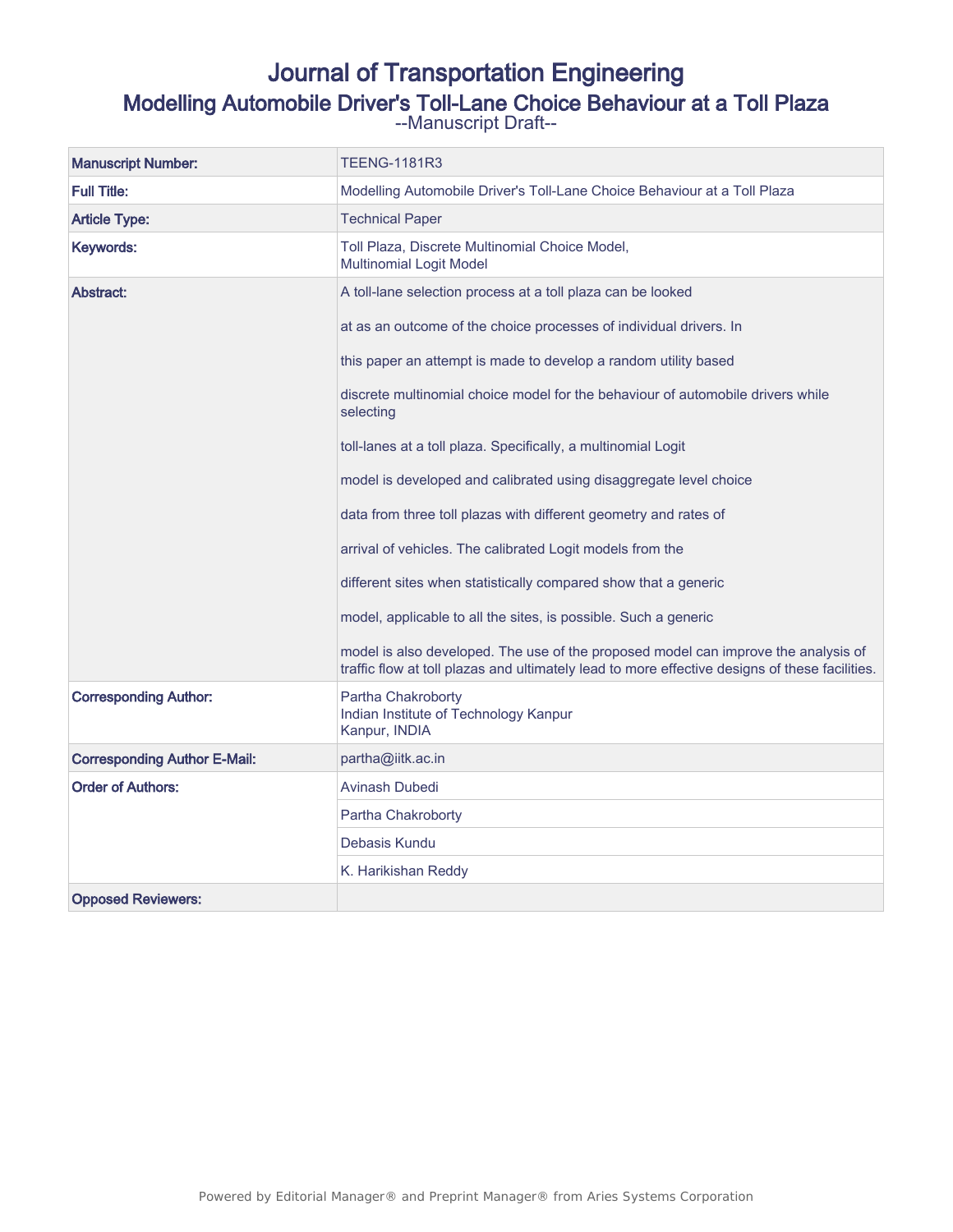To:

Prof. Chris T. Hendrickson Editor in Chief ASCE Journal of Transportation Engineering

#### From:

Partha Chakroborty Rajeeva and Sangeeta Lahri Chair Professor Department of Civil Engineering Indian Institute of Technology, Kanpur Kanpur 208016, INDIA

March 17, 2012

Dear Prof. Hendrickson:

I am attaching the revised manuscript for MS TEENG-1181. The third round of revisions have been carried out keeping in view the third round of comments given by the reviewer.

I have also included a detailed point-by-point response to the third round comments of the reviewer.

We sincerely hope that you will find this version worthy of publication in the ASCE Journal of Transportation Engineering.

Regards

Partha Chakroborty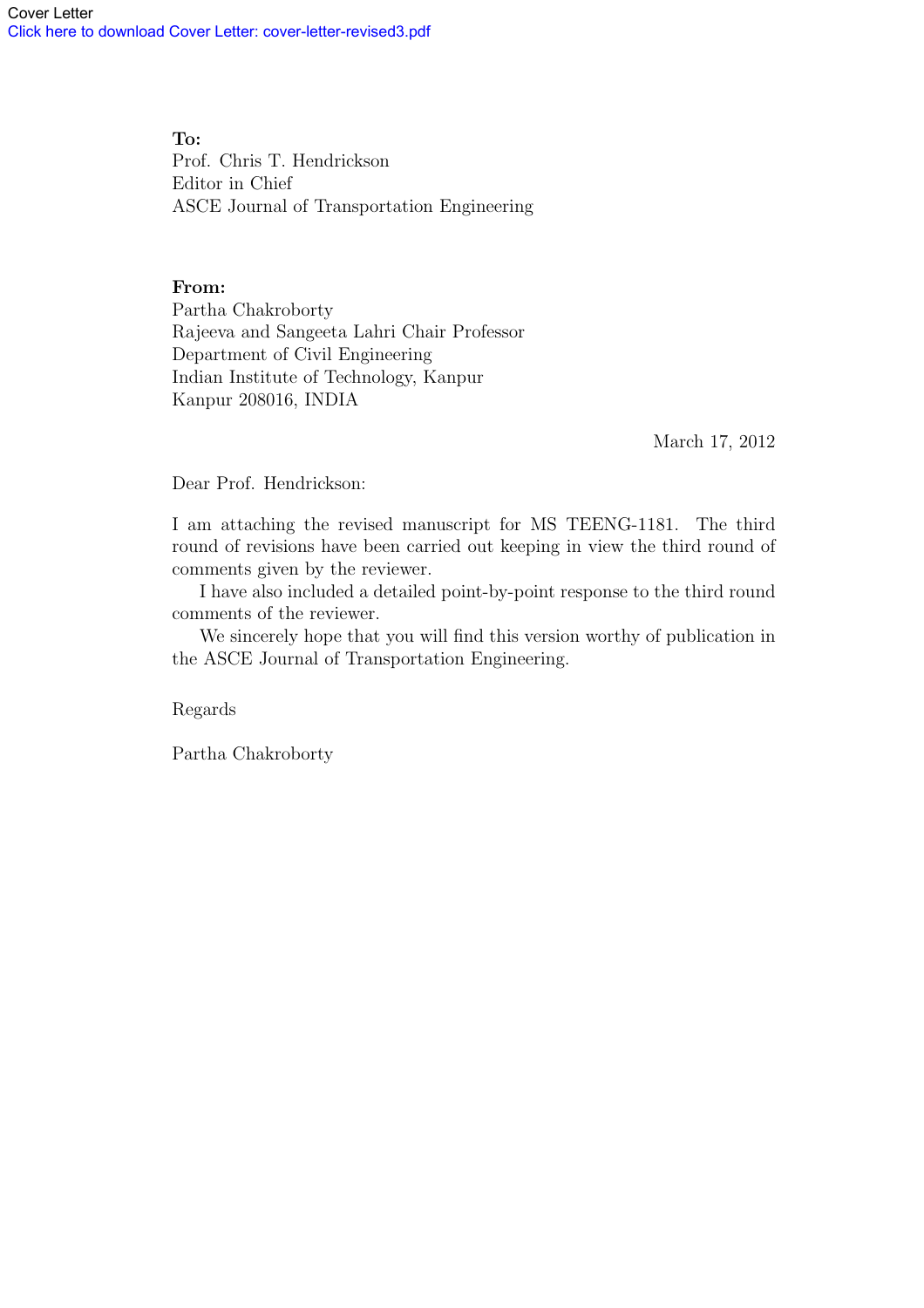# Modelling Automobile Driver's Toll-Lane Choice Behaviour at a Toll Plaza

Avinash Dubedi<sup>1</sup>, Partha Chakroborty<sup>2</sup>, Debasis Kundu<sup>3</sup> and K. Harikishan

 $Reddy^4$ 

#### Abstract

A toll-lane selection process at a toll plaza can be looked at as an outcome of the choice processes of individual drivers. In this paper an attempt is made to develop a random utility based discrete multinomial choice model for the behaviour of automobile drivers while selecting toll-lanes at a toll plaza. Specifically, a multinomial Logit model is developed and calibrated using disaggregate level choice data from three toll plazas with different geometry and rates of arrival of vehicles. The calibrated Logit models from the different sites when statistically compared show that a generic model, applicable to all the sites, is possible. Such a generic model is also developed. The use of the proposed model can improve the analysis of traffic flow at toll plazas and ultimately lead to more effective designs of these facilities.

*Keyword: Toll Plaza, Discrete Multinomial Choice Model, Multinomial Logit Model.*

# Introduction

A toll plaza is a structure built on a highway where a vehicle has to pay toll. A vehicle has to either stop or slow down to make the payment. The toll plazas are generally on expressways built to allow uninterrupted and high speed traffic flow. Yet,

<sup>1</sup>Former Graduate Student, Department of Civil Engineering, Indian Institute of Technology Kanpur, Kanpur 208016, India, e-mail: dubediavinash@gmail.com, Ph:+91-9004828881

<sup>&</sup>lt;sup>2</sup>Corresponding author, Professor, Department of Civil Engineering, Indian Institute of Technology Kanpur, Kanpur 208016, India, e-mail: partha@iitk.ac.in, Ph:+91-512-2597037

<sup>3</sup>Professor, Department of Mathematics and Statistics, Indian Institute of Technology Kanpur, Kanpur 208016, India, e-mail: kundu@iitk.ac.in, Ph:+91-512-2597141

<sup>4</sup>V.R.Techniche Consultants (P) Ltd, Noida, U.P. 201301, INDIA, Ph:+91 9810365075, e-mail: vrtechniche@yahoo.co.in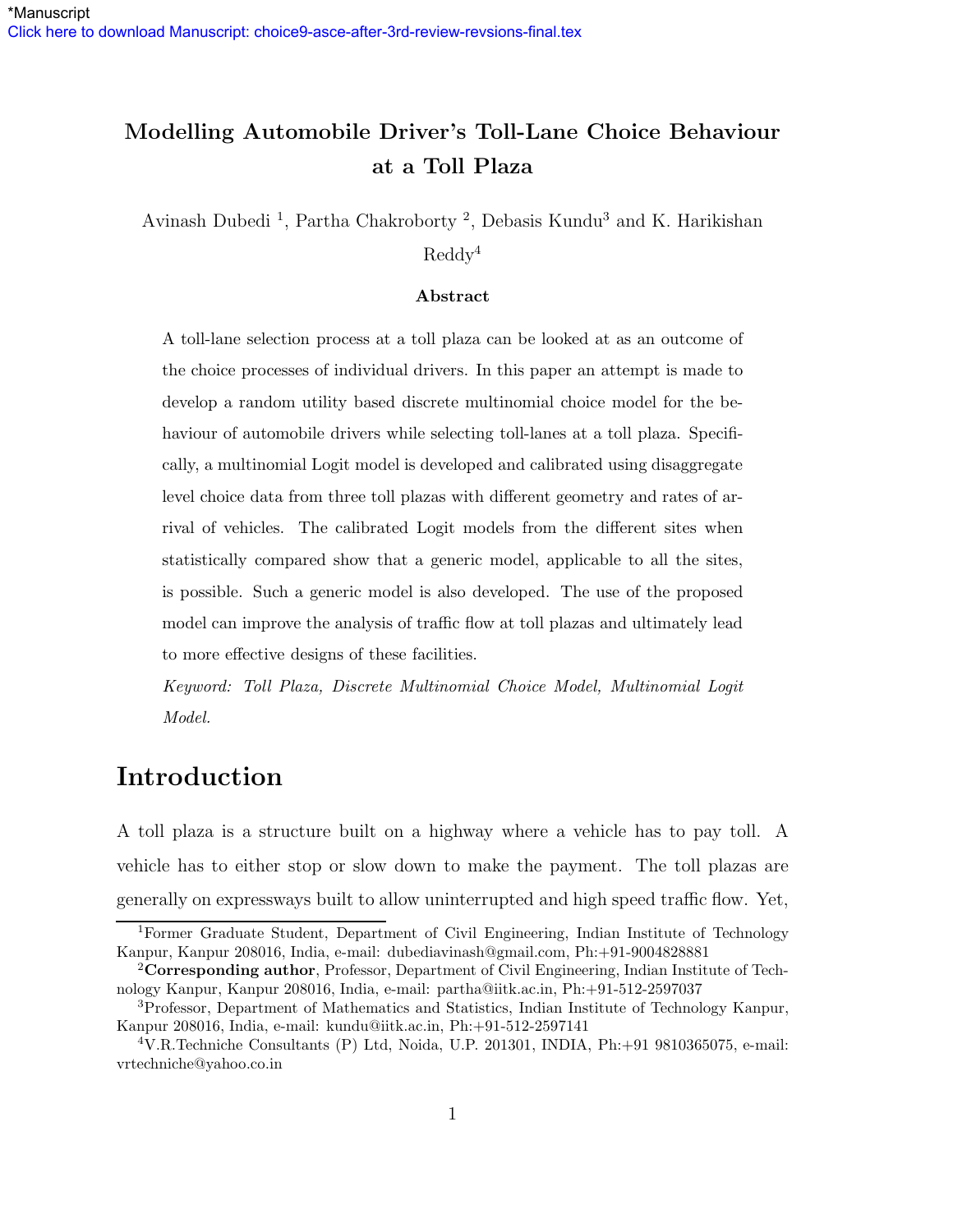by their very design, the toll plazas create interruptions to the flow and are potential bottlenecks. Although over the years different technologies have helped reduce the interruptions that toll plazas cause, there are still a large number of toll plazas around the world where vehicles need to stop and often queue in order to pay toll.

The importance of properly designing toll plazas cannot be overstated. If underdesigned or improperly designed, these facilities can act as major bottlenecks. Understanding of the queueing process at toll plazas is essential to the effective design of a toll plaza. The queueing process at a toll plaza, among other things, is impacted by how an approaching driver chooses a toll-booth lane (or simply, a toll-lane) from among the many available to him/her at the plaza. Unfortunately, despite the obvious importance of studying the choice process of drivers at toll plazas, not much effort has been spent in collecting real-world data on and modelling of the toll-lane choice process. This paper makes an attempt to fill this gap.

The selection of a toll-lane by a driver, it is assumed, is an outcome of a choice process where an individual evaluates the alternatives (or toll-lanes) and then selects one based on some criteria. Given this assumption, the paper attempts to develop a random utility based discrete multinomial choice model for the choice behaviour of drivers approaching a toll plaza. For this purpose extensive data on vehicles' (or drivers') choices at different toll plazas are collected. First, these revealed preference data are used to arrive at multinomial Logit models of the choice behaviour at toll plazas with many toll-lanes. The maximum likelihood technique (MLE) is used to estimate the scaled parameters of the Logit models.

Next, the estimated parameters for different sites are statistically compared using the technique proposed by Swait and Louvierre (1994). This is done to see whether the data can be combined (after appropriate scaling, where required) so that a generic Logit model, applicable to all the sites, can be developed. Indeed, such a model could be developed and has been developed in this paper. The paper also proposes two procedures through which calibrated Logit models can be evaluated.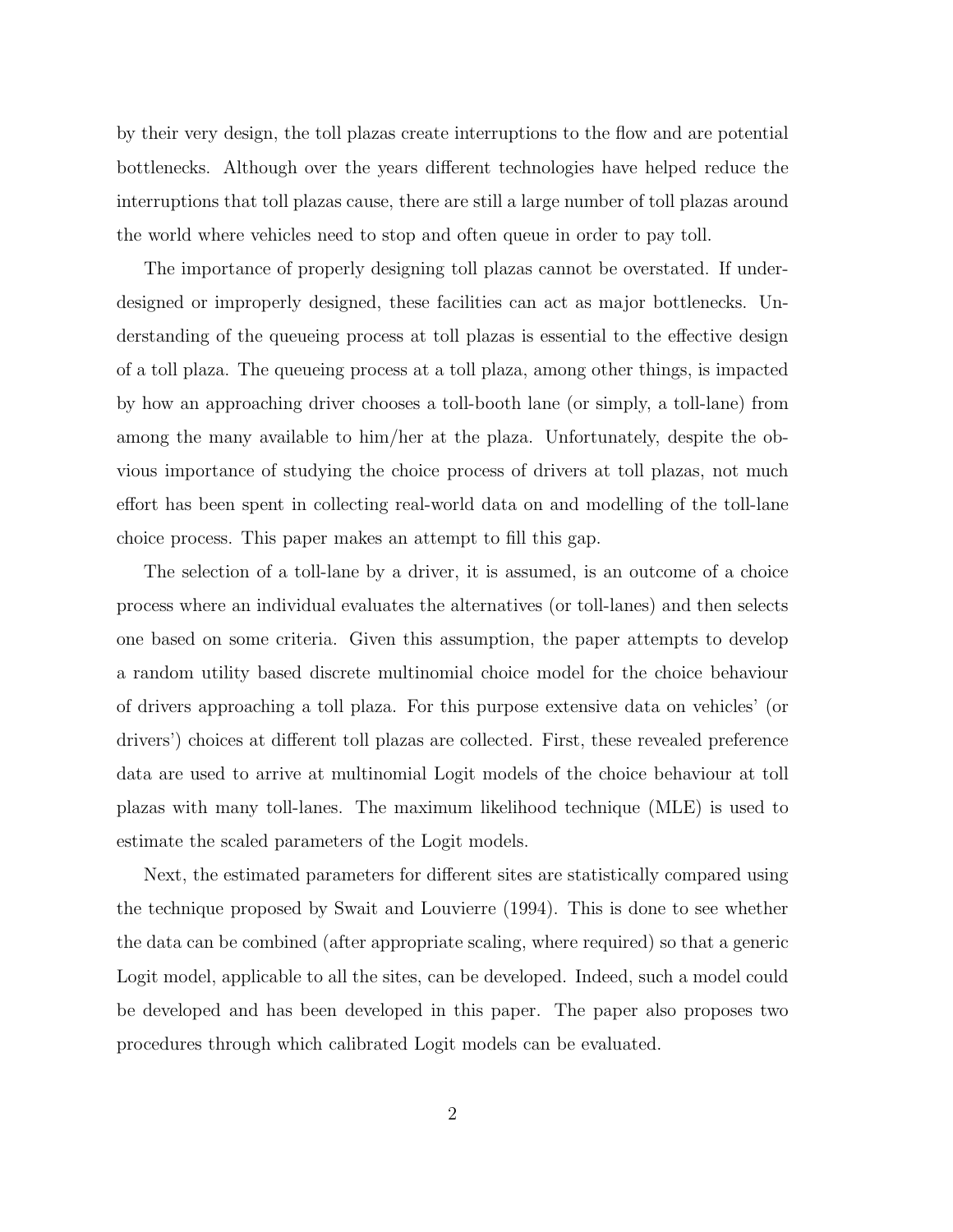#### Literature Review and Motivation

The toll-lane choice behaviour of drivers at toll plazas has a direct bearing on the queueing process at the plaza and hence (i) on the design of toll plazas and (ii) on devising efficient operating strategies. Yet, an extensive search of the literature did not yield any rigorous study which tries to develop a model of the toll-lane choice behaviour of drivers at toll plazas from real world observations. In fact, one of the most recent studies on lane selection at toll plazas (Mudigonada et al. 2009) suggests that one should try and develop a Probit or Logit model of toll-lane choice behaviour based on detailed data.

Some authors like Mudigonada et al. (2009) and Gulewicz and Danko (1994), while not attempting to develop a choice model based on observations, have used some observed data to underline the habits of drivers while making toll-lane choices at toll plazas. For example, Gulewicz and Danko (1994) states that drivers have affinity towards toll-lanes or booths of lower queue length and those which require lower number of lane changes (from the approach lane).

Other papers on toll plaza design, while simulating traffic through a toll plaza, use ad hoc rules as models of the toll-lane choice process. For example, Zarrillo and Radwan (2009) points out that SHAKER (a model to study queueing process at toll plazas) gives the analyst an option to choose one driver type from four possible types while simulating traffic through a toll plaza. These types are defined based on how a driver will behave while approaching a toll plaza. Drivers can be of the type who choose a toll-lane which has the smallest queue length in terms of number of vehicles or in terms of length units, and so on. The Toll Plaza Simulation model developed by Lin and Su (1994) assumes that drivers select a toll-lane which has the shortest equivalent queue length. This equivalent queue length is defined by Lin and Su (1994) as the actual queue length plus a quantity which depends on the number of lane changes required to reach that particular toll-lane and the type of booth (based on the mode of payment and type of vehicles served). In a later paper, Lin (2001)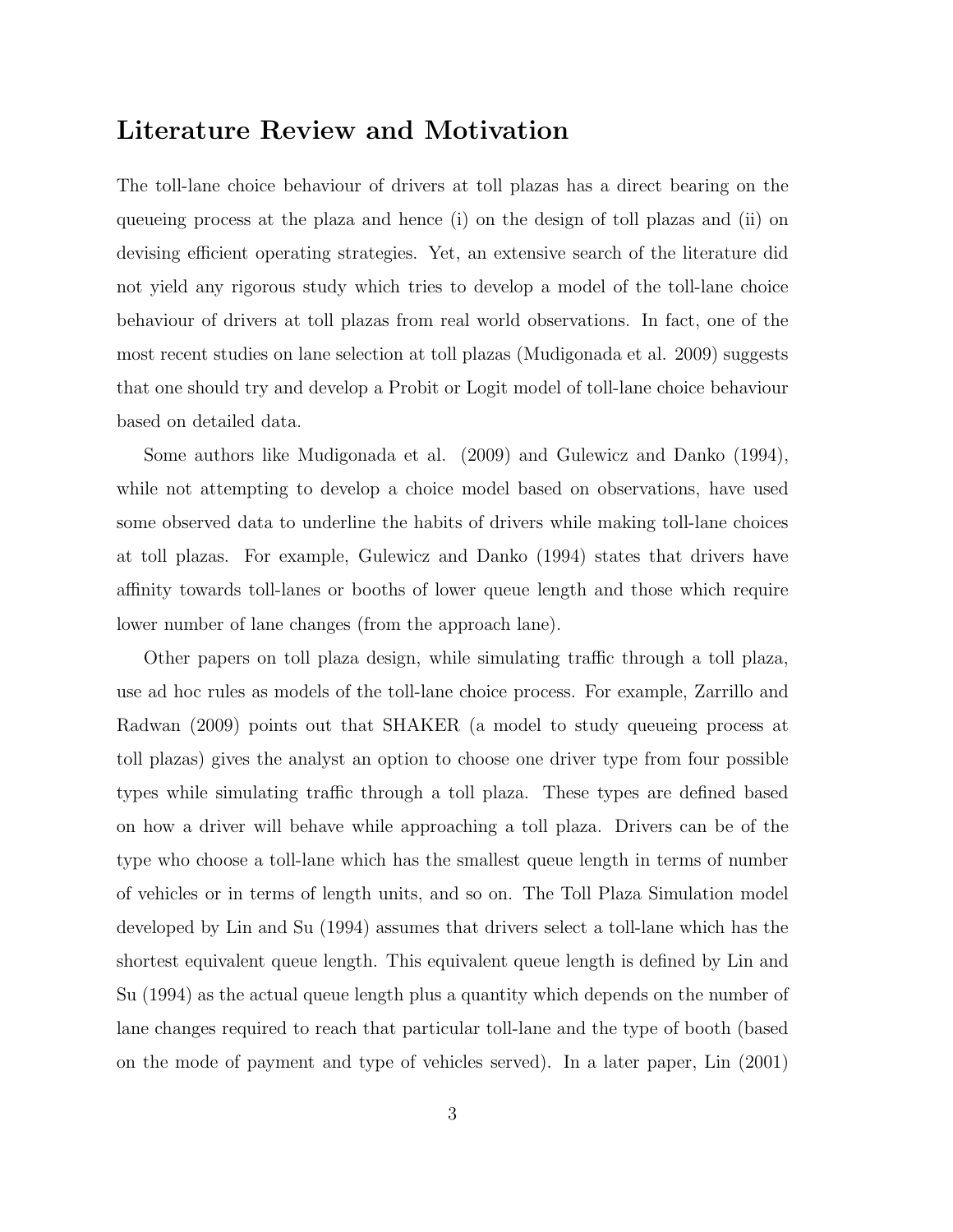while referring to, what seems like the same simulation model as in Lin and Su (1994), mentions the use of "utility functions to measure the relative desirability of available toll lanes." Although Lin indicates that these are functions of number of lane changes and queue length, Lin does not give any further details; neither the functional forms nor the process of obtaining them are presented.

Astarita et al. (2001) assumes that drivers choose a toll-lane by evaluating each lane by the number of vehicles queued in that lane and the number of vehicles the driver expects will join that lane before he/she does. Ozbay et al. (2005) assumes that the drivers select a toll-lane with the shortest queue length and the selection also depends on the directions from which they enter and exit the freeway. Correa et al. (2004) assumes that drivers choose the toll-lane with shortest queue length. Others like Junga (1990) and Al Deek et al. (2000) propose other kinds of ad hoc rules as models of the toll-lane choice process.

From the review of the literature three points emerge (i) in order to study and design toll plazas, one needs to have a model of the driver's toll-lane choice behaviour, (ii) queue length (in terms of vehicles and length) and number of lane changes are amongst the most important factors that impact toll-lane choice behaviour, and (iii) there are no models of driver's toll-lane choice behaviour based on real-world observations of the choice process. The motivation of this paper is to fill this void by developing a multinomial Logit model of the toll-lane choice behaviour of drivers based on a rigorous analysis of real-world data on the behaviour of drivers approaching a toll plaza. It is believed that such a model will help in developing a more realistic queueing model for the toll plaza and ulimately lead to a better understanding of the flow process at a plaza. This improved understanding will lead to better design of toll plazas and their operating strategies.

The scope of the paper includes (i) collecting data at multiple toll plazas on how drivers choose toll-lanes, (ii) studying the data in order to determine what are the important factors which seem to impact this behaviour and (iii) developing a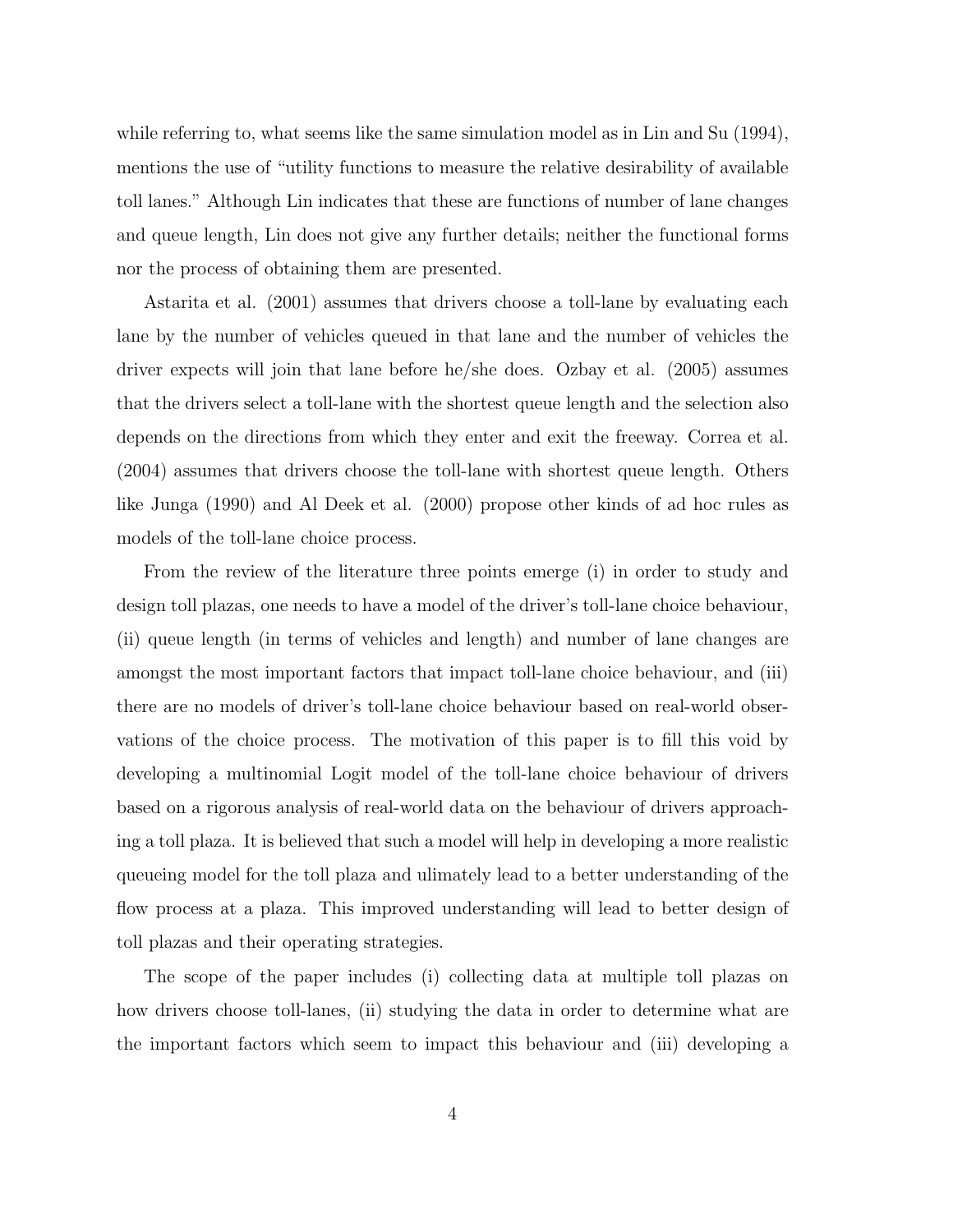discrete multinomial choice model, specifically, a multinomial Logit model, to describe the choice behaviour. This paper, however, restricts itself to studying the choice behaviour of only automobile drivers.

In the next section, a discussion on the Logit model, its calibration and other associated statistical operations are presented. The section also introduces the notation used in this paper.

# Multinomial Logit Model

The probability that individual (or driver) n selects alternative (i.e., toll-lane) i,  $P_{ni}$ is given by the multinomial Logit model as,

$$
P_{ni} = \frac{\exp\left(\frac{V_{ni}}{\theta}\right)}{\sum_{\forall j} \exp\left(\frac{V_{nj}}{\theta}\right)}
$$
(1)

where,  $V_{ni}$  is the systematic utility derived from alternative i by individual n and the random part of the utility is distributed as the Gumbel distribution with scale parameter,  $\theta$ . Note that, in this analysis, the number of alternatives in the choice set (i.e., number of toll-lanes available to an approaching driver) is not restricted to two and can be any value greater than or equal to two.

 $V_{ni}$  is a function of attributes which the analyst uses to represent an alternative's utility to an individual; it is assumed to be deterministic. This paper, in keeping with the general practice, assumes  $V_{ni}$  as a function linear in parameters. Further,  $V_{ni}$  is not alternative (or toll-lane) specific since it is assumed that a driver evaluates every toll-lane using the same yardstick. Later, in the section titled "Data Analysis," this assumption is also corroborated using the collected data. It may be noted that under this assumption, the constant term can be omitted from  $V_{ni}$  specifications without any loss of generality. In other words, under such an assumption, the constant term is not required to be used. This is so because, under the present assumption, the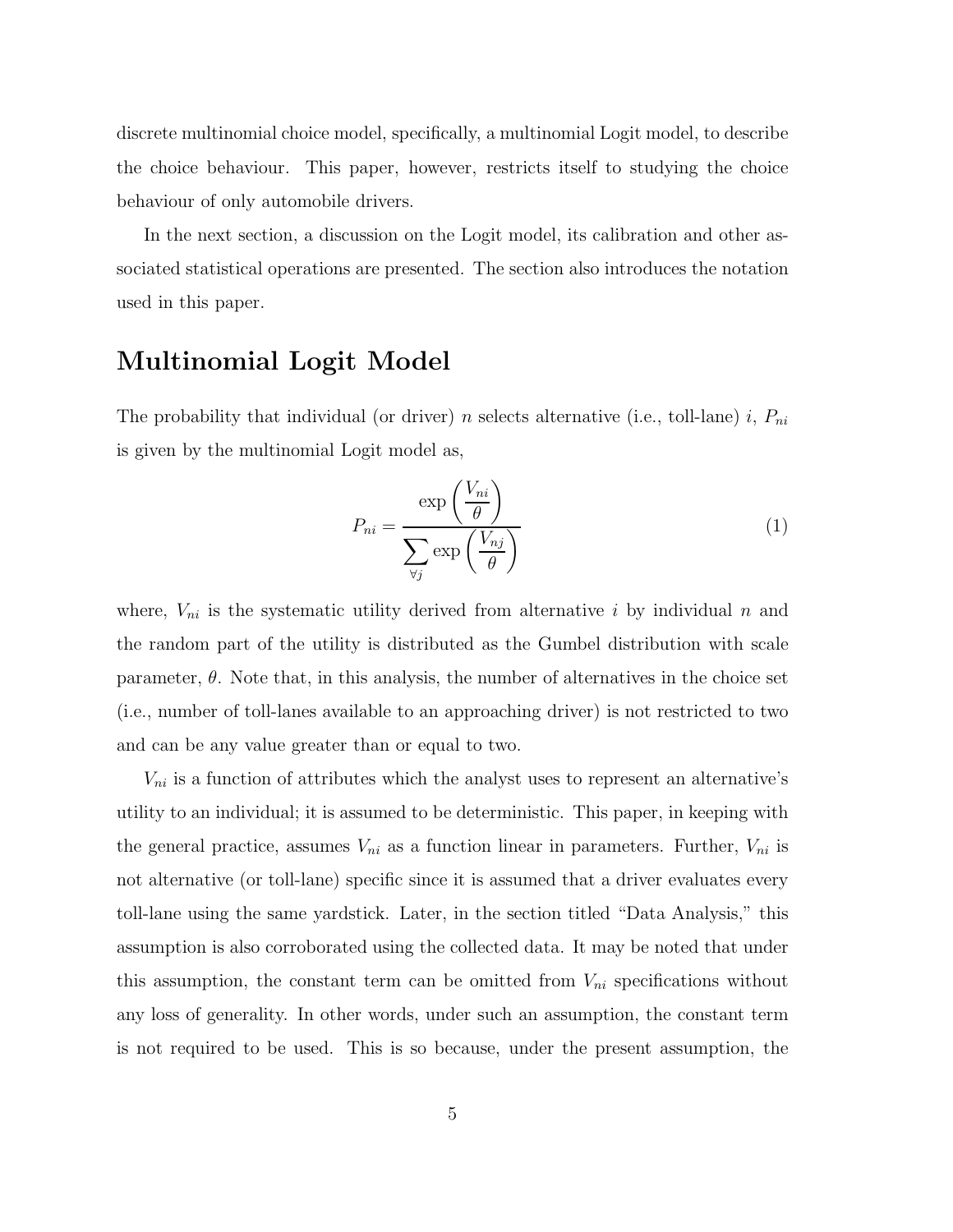constant term has no impact on  $P_{ni}$ . Here,  $V_{ni}$  is written as,

$$
V_{ni} = \boldsymbol{\beta}^{\star T} \mathbf{X}_{ni} \tag{2}
$$

where,  $X_{ni}$  is a vector of variables or attributes which are used to represent the utility derived by individual n from alternative (or toll-lane) i and  $\beta^*$  is a vector of parameters which represent the effect of each variable or attribute on  $V_{ni}$  irrespective of the alternative. Using MLE and data on the choices and the corresponding attribute values one can estimate the scaled parameter  $\beta = (1/\theta)\beta^*$ . The significance of the estimated parameters can be tested using the standard t-test. Further, different models for  $V_{ni}$  (when fitted to the same data set) can be compared using the Mcfadden's pseudo  $\rho^2$  statistic (referred here as  $\rho_{\rm Mp}^2$ ), given as

$$
\rho_{\rm Mp}^2 = 1 - \frac{LL(\hat{\boldsymbol{\beta}})}{LL(\mathbf{0})} \tag{3}
$$

where,  $LL(\hat{\beta})$  is the value of log likelihood function at the estimated parameters and  $LL(0)$  is the value of log likelihood function when the parameters are taken as zeros. For a detailed discussion on Logit models and its calibration one may refer to Ben Akiva and Lerman (1985), Cascetta (2001), Train (2002), or Washington et al. (2011).

Often data on the choice process is obtained from different sources. In such cases it becomes important to test whether the Logit model parameters obtained from different data sets are statistically different. Such an analysis can help one obtain parameter estimates which are more generic and applicable for a wide variety of data sources. In order to test whether the parameters of the Logit model estimated from different data sets are statistically different the procedure developed by Swait and Louvierre (1994) is used. The procedure is briefly described here.

Comparing the parameters estimated from two different data sets, say, s1 and s2 implies testing the following null hypothesis

$$
H_0: \beta_{s1} = \beta_{s2} \quad \text{and} \quad \theta_{s1} = \theta_{s2} \tag{4}
$$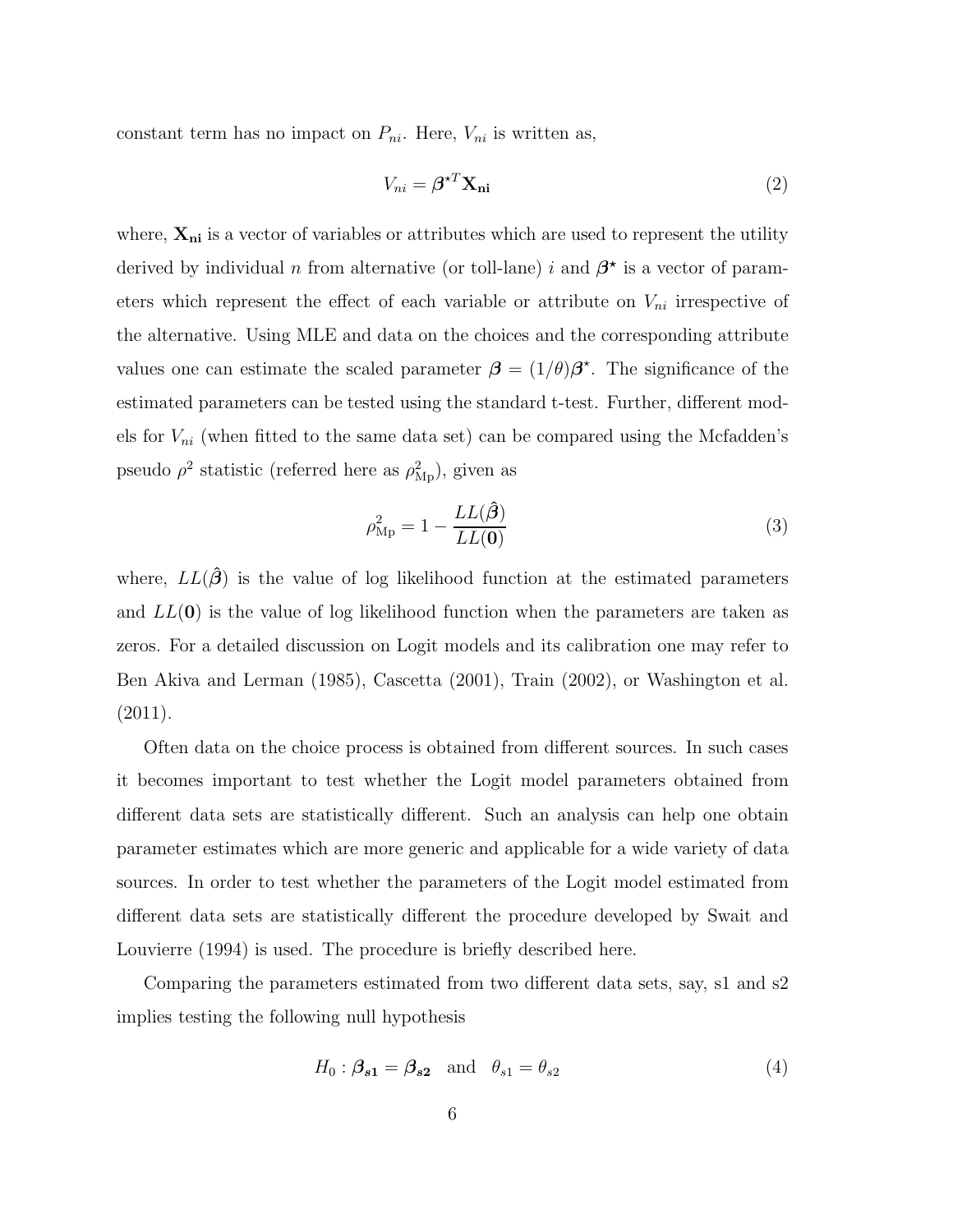where, si represents the data set and  $\beta$  and  $\theta$  are as described earlier. This null hypothesis is tested by testing the following two sub-hypothesis sequentially.

$$
H_{0A} : \beta_{s1} = \beta_{s2} = \beta_A \tag{5}
$$

and, 
$$
H_{0B}
$$
:  $\theta_{s1} = \theta_{s2} = \theta$  (6)

Notice, if one fails to reject both the sub-hypotheses then  $H_0$  cannot be rejected. Initially  $H_{0A}$  is tested by assuming that the scale parameters of the two data sets are different. The test proceeds by combining the two data sets into one by appropriately scaling one of the data sets to nullify the impact of the scale parameter. As both the scale parameters cannot be estimated simultaneously, one of the scale parameters (say,  $\theta_{s1}$ ) is assumed to be unity and the other scale parameter  $(\theta_{s2})$  is assumed to be a relative scale parameter.

By maximizing the Log likelihood (LL) function for the combined data set one gets the maximum likelihood estimates of  $\theta_{s2}$  and  $\beta_A$ . In order to determine the validity of  $H_{0A}$  one uses the standard likelihood ratio test (see, for example, Swait and Louviere, 1994; Ben Akiva and Lerman, 1985). In this case, if  $LL_1$ ,  $LL_2$ , and  $LL_{H_{0A}}$  are the maximum LL function values while estimating the parameters using data set s1, data set s2 and the combined data set, respectively, the statistic is given as

$$
\lambda_A = -2[L L_{H_{0A}} - (LL_1 + LL_2)] \tag{7}
$$

If  $H_{0A}$  is rejected, by implication  $H_0$  is rejected. If, however, one fails to reject  $H_{0A}$ , one proceeds to test  $H_{0B}$  by combining the data sets assuming  $\theta_{s2} = \theta_{s1}$  (note that  $\theta_{s1}$  is assumed to be unity). Next the parameters are estimated using the combined data set and maximum LL value,  $LL_{H_{0B}}$  is noted. As before, this LL function value is compared with the case where the assumed restriction of  $H_{0B}$  is not imposed using the likelihood ratio test. In this case, the statistic is given as

$$
\lambda_B = -2[L L_{H_{0B}} - L L_{H_{0A}}] \tag{8}
$$

If  $H_{0B}$  is rejected,  $H_0$  is also rejected; otherwise  $H_0$  is not rejected. If one fails to reject  $H_0$  then one can combine the data sets (without scaling) and estimate the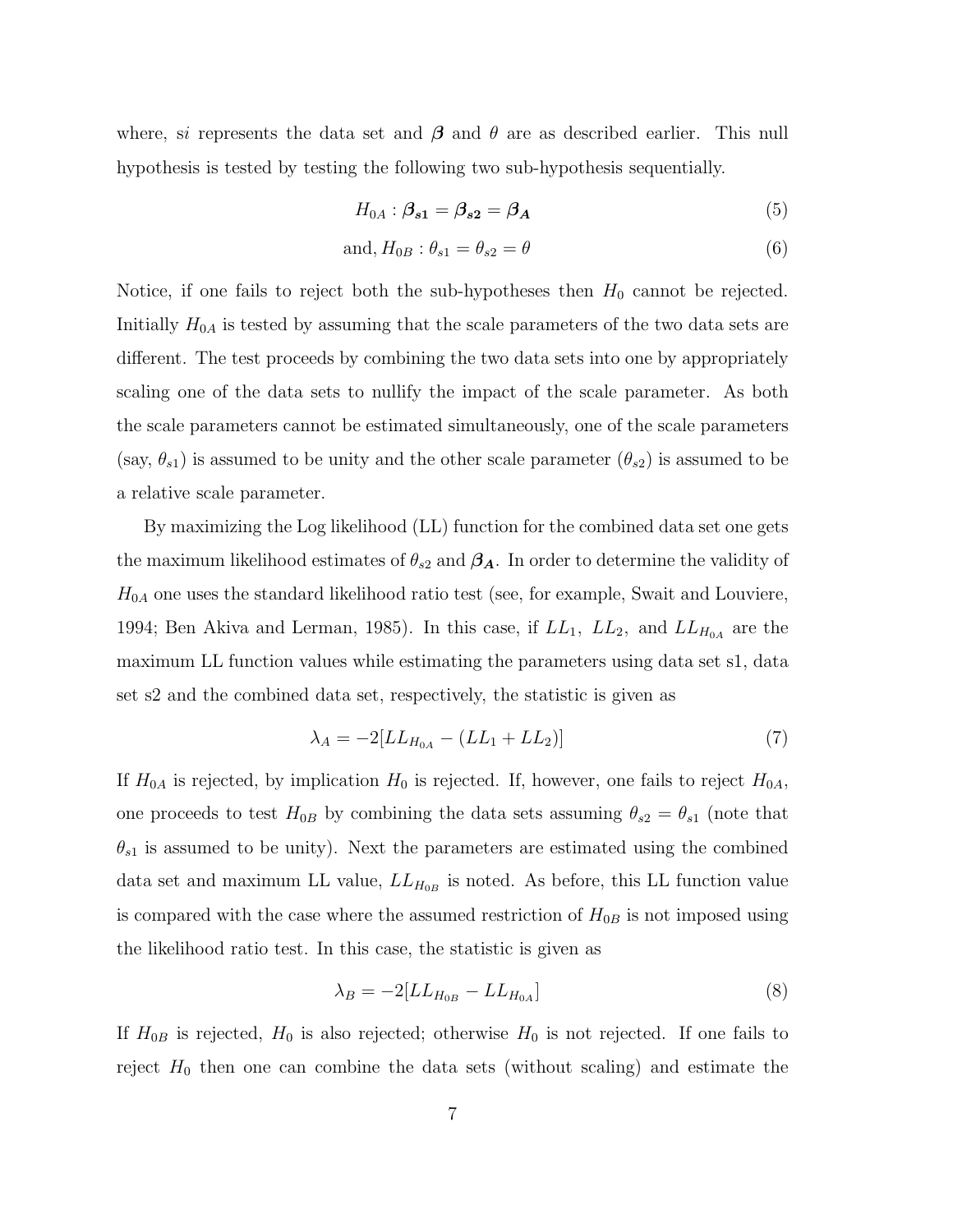parameters. These estimates take into account the information from both the data sets and therefore are, in some sense, more generic. Further, these estimates could be thought of as estimates of the true parameter since the scale parameters can be assumed to be unity.

# Experiment Methodology

Based on the review of the literature and the initial observations at toll plazas the following data are thought to be relevant for the purposes of obtaining a reasonable model of the choice process of drivers:

- the toll-lane (or toll-booth-lane) a driver finally chooses,
- the queue lengths at all the toll-lanes when the driver is about 150 m away from the plaza (the distance of 150 m was decided based on observations which suggested that drivers tend to choose a toll-lane when they are about 100 m to 200 m from the plaza),
- the number of heavy vehicles in the queues when the driver is about 150 m away from the plaza,
- the approximate lateral location of the driver (vehicle) when the vehicle is about 150 m away from the plaza; lateral location means the position of a vehicle along the transverse direction of the road, and
- the type of vehicle being driven by the driver.

At every site multiple video cameras are used to record the movement of vehicles. From the video recordings data on the five aspects mentioned earlier are extracted and recorded in data sheets as values of variables  $VT_n$ ,  $CB_n$ ,  $AL_n$ ,  $q_{ni}$ ,  $hv_{ni}$  and  $l_{ni}$ ; where,

 $VT_n$  is the vehicle-type of the  $n^{th}$  vehicle,

 $CB_n$  is the toll-lane vehicle (driver) *n* chooses,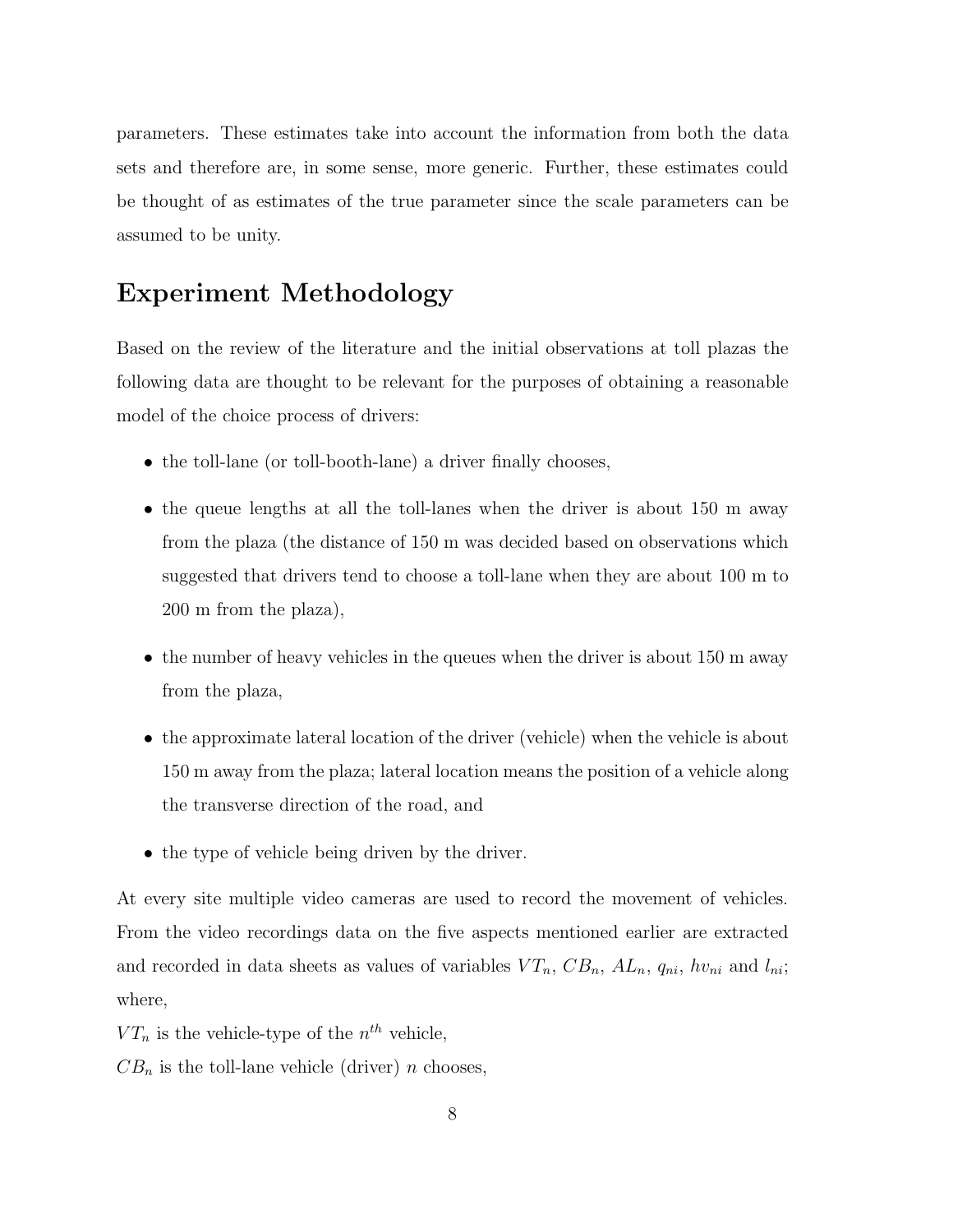$AL_n$  is the approach lane of the  $n<sup>th</sup>$  vehicle (the lateral location of an approaching vehicle about 150 m upstream of the toll booth is noted in terms of a discrete variable indicating the location; this discrete variable is referred to as approach lane),

 $q_{ni}$  is the queue length on toll-lane i when vehicle n is about 150 m away from the toll plaza,

 $hv_{ni}$  is the number of heavy vehicles on toll-lane i when vehicle n is about 150 m away from the toll plaza, and

 $l_{ni}$  is the number of lanes vehicle n will have to cross to reach  $CB_n$  from  $AL_n$  (the difference between  $AL_n$  and  $CB_n$  gives  $l_{ni}$ .

It may be noted that  $AL_n$  records the approximate lateral location of an approaching vehicle. This location is determined by dividing (on the video) the road area into virtual lanes by extending the toll-lane markings 150 m upstream as shown in Figure 1. This extension is done on the video and not on the actual road.

Data is collected at three different sites. All the three sites are on interstate expressways. Site 1 is on an urban expressway while the other two are on semiurban / rural expressways. Schematics of these sites are shown in Figure 1. In the figure VCL represents the location where multiple video cameras were placed at a reasonable height (12-15 m) above the road surface. The cameras were oriented so as to capture the region between the approach lanes and the toll booths; care was taken to ensure that the approach lanes and the queueing at the plaza were clearly visible on the recordings. As can be seen from the figure, Toll-lanes 1 and 2 at Site 1 have automatic toll collection booths and Toll-lane 4 of Site 2 and Toll-lane 3 of Site 3 were closed for toll collection during the period of data collection. All the toll plazas are of the barrier kind with no exit or entry ramps within a couple of kilometers of the plaza in either direction. Data was collected only for the manual toll payment booths; i.e., vehicles which chose Toll-lanes 1 and 2 at Site 1 were removed from the data set. The reasons for not using this data are (i) very few vehicles used these toll lanes, (ii) Sites 2 and 3 did not have such toll booths, and (iii) the location of and the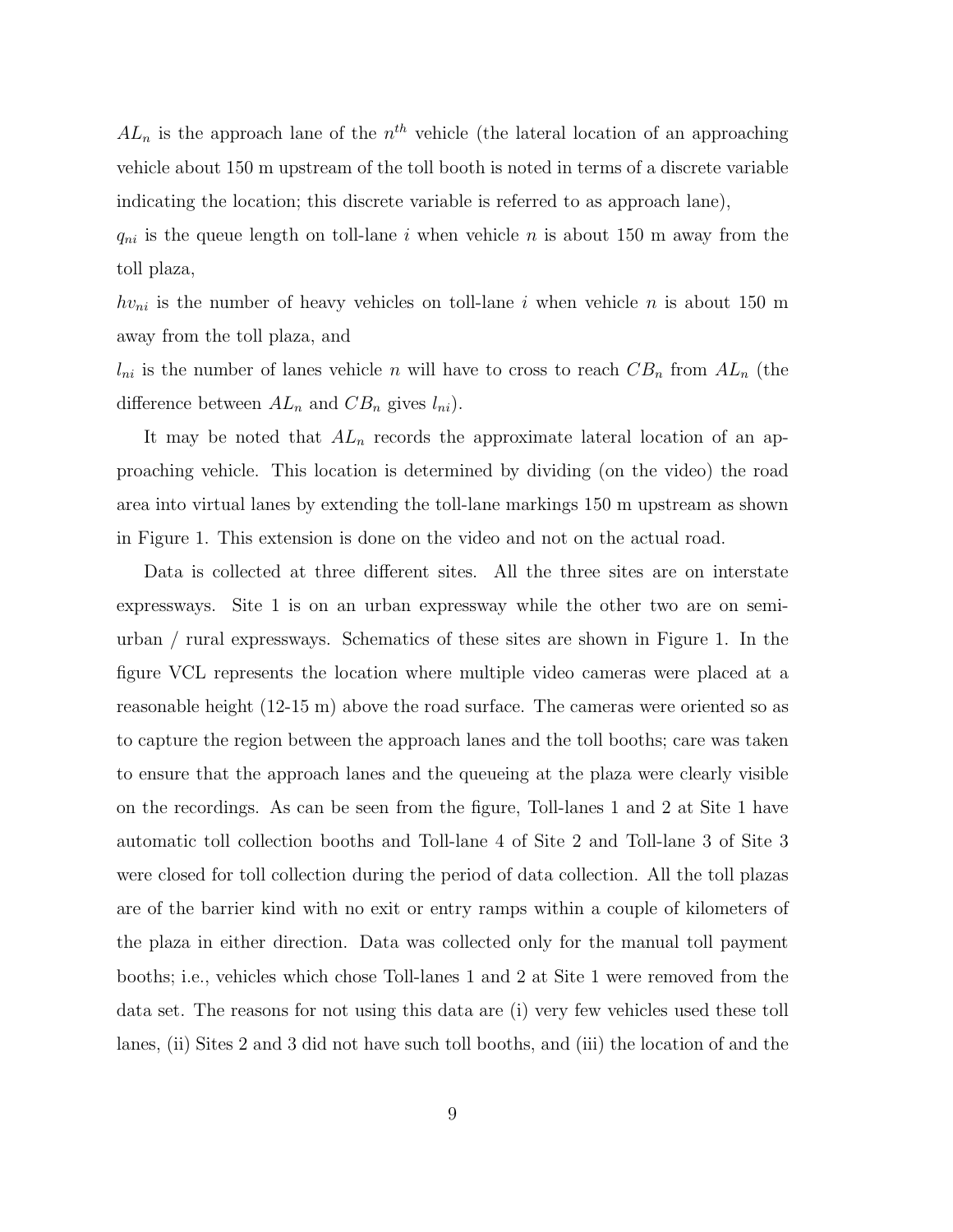queues at these booths were such that ignoring this data did not create any impact on the analysis.

============== Figure 1 here ==============

Table 1 provides descriptive statistics of the data that was collected. Since the data on choices made by automobile drivers are only analyzed here the descriptive statistics pertain to only those cases where the approaching vehicle is an automobile. The total number of observations on the choice behaviour of automobile drivers at Sites 1, 2, and 3 are 450, 185, and 152, respectively. Further note that the total number of alternatives (or toll-lanes) that drivers could choose from at Sites 1, 2, and 3 are 5, 3, and 3 respectively.

============== Table 1 here =============

# Data Analysis

In this section the data obtained from the three sites is analyzed to determine

- whether there is any apparent preference towards certain toll-lanes, and
- whether and how factors such as  $q_{ni}$ ,  $l_{ni}$  and  $hv_{ni}$  impact the choice of a toll-lane by a driver.

A quick analysis of the data from Site 1 shows that each of the toll booths (or toll-lanes) 3 to 7 are chosen more or less the same number of times. For example, the toll-lane chosen the lowest number of times is chosen 19% of the time while the tolllane chosen the highest number of times is chosen 22% of the time. This indicates that drivers do not exhibit a preference towards any of the toll-lanes at this site. Similar is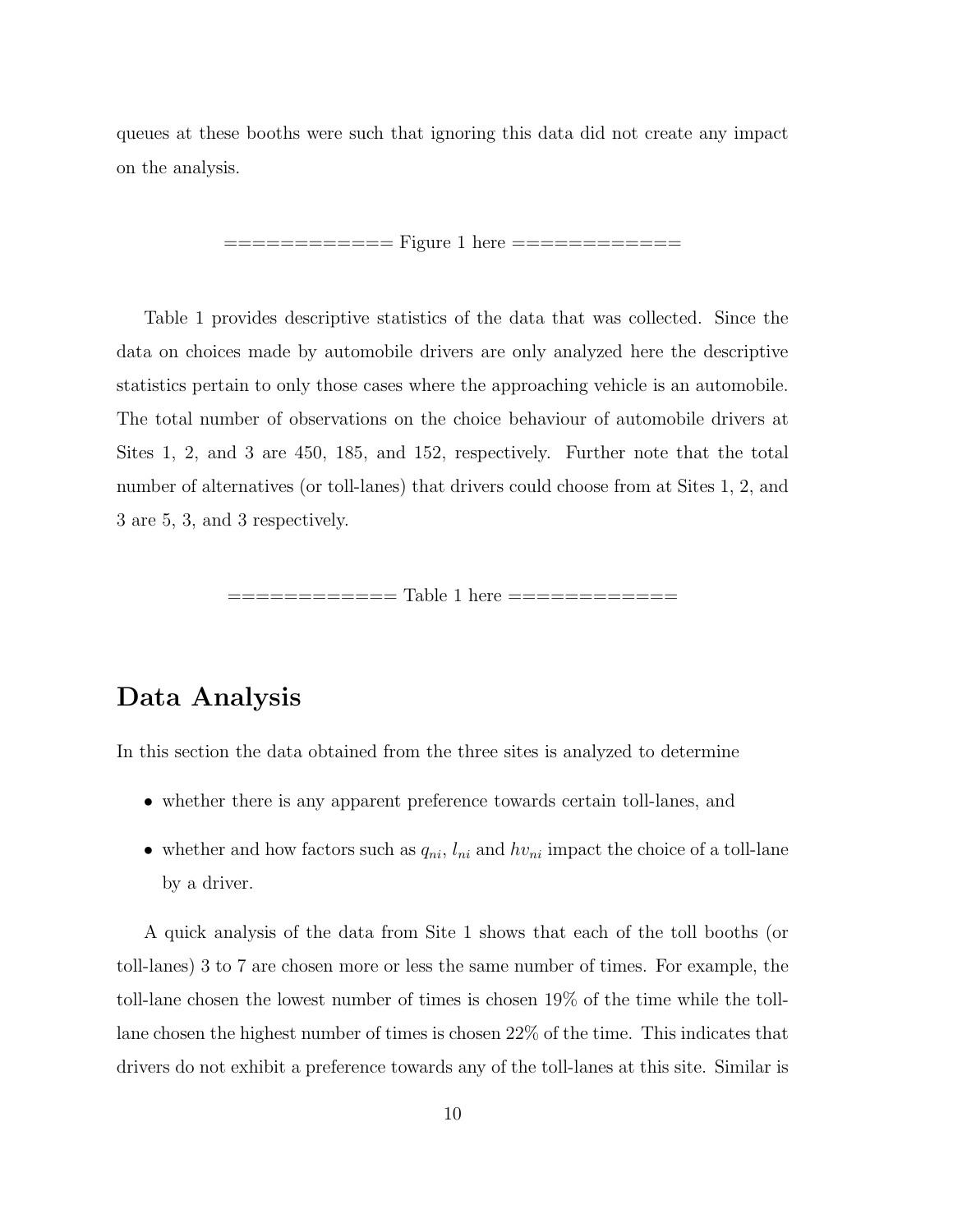the case for the other two sites. This is as expected since in the absence of entry or exit ramps in the vicinity of the toll plazas there is no reason why certain toll-lanes will be preferred over others. This observation also corroborates the earlier assumption that an approaching driver evaluates every toll-lane using the same yardstick.

In order to study the impact of various factors on toll-lane choice, the toll-lanes are ranked by queue length (with Rank 1 being the set of toll-lanes which had the least queue length when an automobile was approaching the toll plaza, Rank 2 being the set which had the second to least queue length, and so on), ranked by number of heavy vehicles in the queue in much the same way as before, and classified according to the number of lane changes required by an approaching automobile to reach that toll-lane. Figure 2 (a) plots the proportion of times toll-lanes belonging to different ranks (when ranked with respect to queue length) are chosen by drivers at Site 1. Figure 2 (b) provides a similar plot for Site 1 drivers when the ranks are with respect to heavy vehicles in the queues. Figure 2 (c) plots the selection proportions of tolllanes belonging to different classes when classified as per the number of lane changes required. All the figures show that the proportion reduces as the value on the abscissa increases. Similar is the case for the other two sites. This implies that (i) a toll-lane with lesser queue length is more preferred, (ii) a toll-lane which has the lesser number of heavy vehicles in the queue is more preferred, and (iii) a toll-lane which requires lesser number of lane changes is more preferred. These findings are also in consonance with many earlier suggestions on factors that influence the choice behaviour. For example, as also discussed in the literature review section, Gulewicz and Danko (1994) suggest that queue length and number of lanes one has to cross are important factors while Zarrillo and Radwan (2009) suggest that queue length in length units is also important (it may be noted that the number of heavy vehicles in a queue significantly impact the length of the queue).

============= Figure 2 here ==============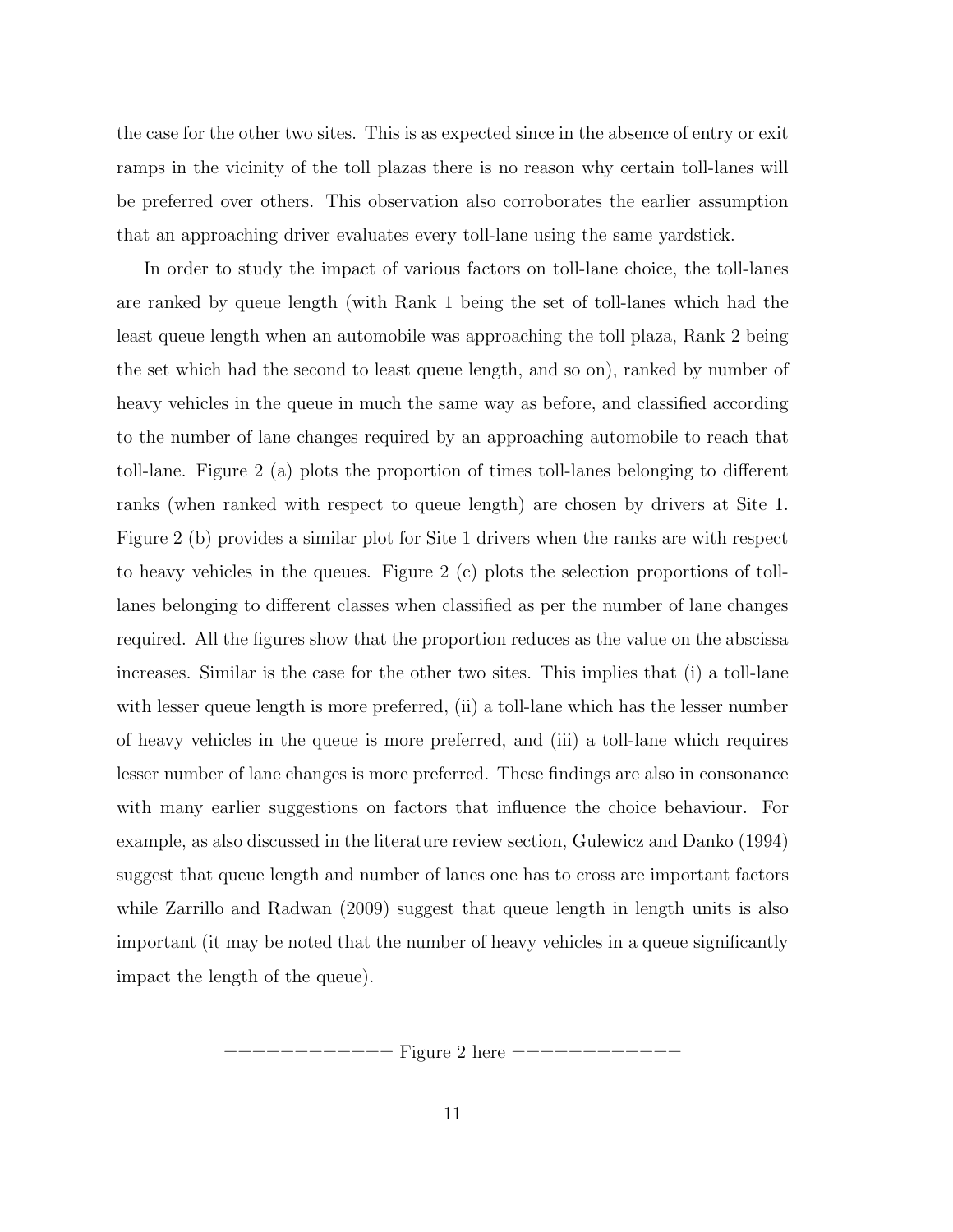As a part of exploratory analysis and having identified the important influencing variables, different types of functional forms for  $V_{ni}$  are fitted to the Site 1 data with 450 data points. The following reasonably simple functional form provided a higher  $\rho^2_{\rm Mp}$ :

$$
V_{ni} = \beta_1^* \sqrt{q_{ni}} + \beta_2^* \sqrt{hv_{ni}} + \beta_3^* l_{ni}^2
$$
\n
$$
(9)
$$

Hence, this form is suggested as a model and is used for further detailed statistical analysis. It may be noted that this functional form implies that the effect of an additional queued vehicle on  $V_{ni}$  when the queue length is small is more than when the queue length is large. Similar is the effect of an additional heavy vehicle in the queue. The reducing elasticities seem to be an appropriate description of how a driver might view these factors. On the other hand, it is felt that the impact on  $V_{ni}$  of a unit increase in the lane change value increases with the number of lane changes. The increasing elasticity seems to be an appropriate description of how a driver might view this factor.

Before proceeding it may be noted that the utility function assumes that drivers do not evaluate different alternatives differently; i.e., the impact of a particular variable, say queue length, on the utility is the same irrespective of whether the queue length is for toll-lane i or toll-lane j. This implies that there is only one utility function for all the alternatives.

#### Calibration and Evaluation

In this section detailed results from the calibration of the model with data from each of the three sites are presented. The performance of the calibrated models are evaluated through two processes devised as a part of this study. This section is divided into two subsections; the first presents calibration results and the last presents results from the evaluation process. In a later section the calibrated models from the three sites are compared to see whether any statistical difference exists between them. As it turns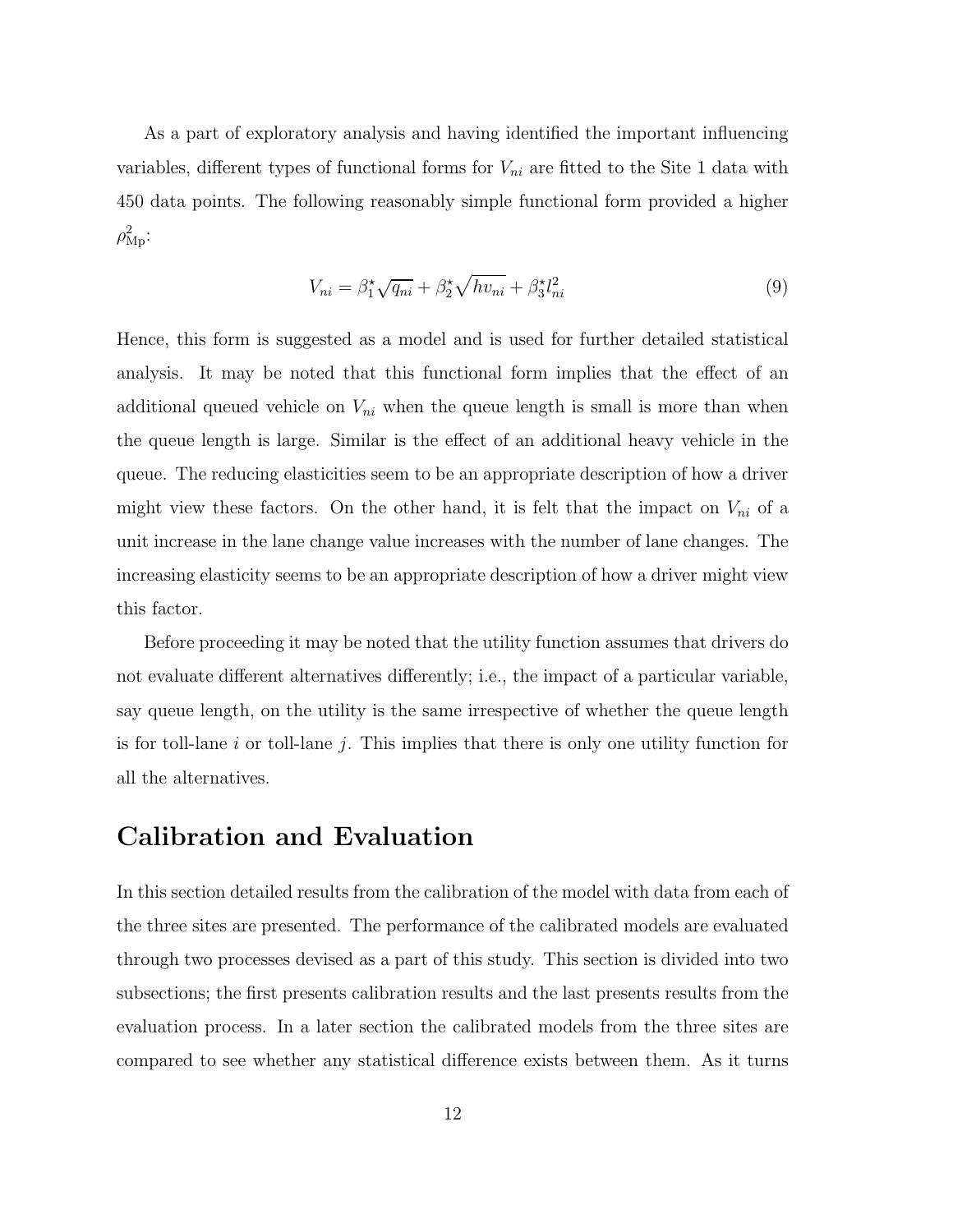out, none exists, and hence that section also concentrates on developing a "generic choice model" based on all three data sets.

#### Calibration results

This section presents the calibrated models for each of the three sites.

=============== Table 2 here ==============

Table 2 presents the calibrated values of the parameters as well as the  $LL(\hat{\beta})$ and  $\rho_{Mp}^2$  values. The values provided parenthetically in Table 2 are the t-statistic values for the corresponding parameters. Further, the  $LL(\hat{\beta})$  values in each of the three panels are the values of the log likelihood function at its maximum (i.e., at the estimated values of the parameters). Before discussing the results in Table 2, the reader is encouraged to revisit section on experiment methodology for a description of the sites and the data. The number of observations from each of the three sites indicates a large sample. Hence, the critical t-value at 95% level of confidence can be taken as 1.96 for all the cases. As can be seen, all the parameters are statistically significant and the  $\rho_{Mp}^2$  value is 0.2 in each of the three cases. It may noted that the estimated parameters are the scaled parameters and not the true parameters.

#### Evaluation of the calibrated models

The  $\rho_{Mp}^2$  value does not provide a direct indication as to how much of the observations are "explained" by the model and should not be used in the way  $R^2$  is used in regression. As Train (2002) writes,  $\rho_{Mp}^2$  "has no intuitively interpretable meaning" and typically this value is to be used to compare the relative performance of competing models on the same data set. Further, the predictions from the model are probabilities of choosing different toll-lanes while the observations denote specific choices. In some sense, therefore, the predictions and the observations are non-comparables. Yet,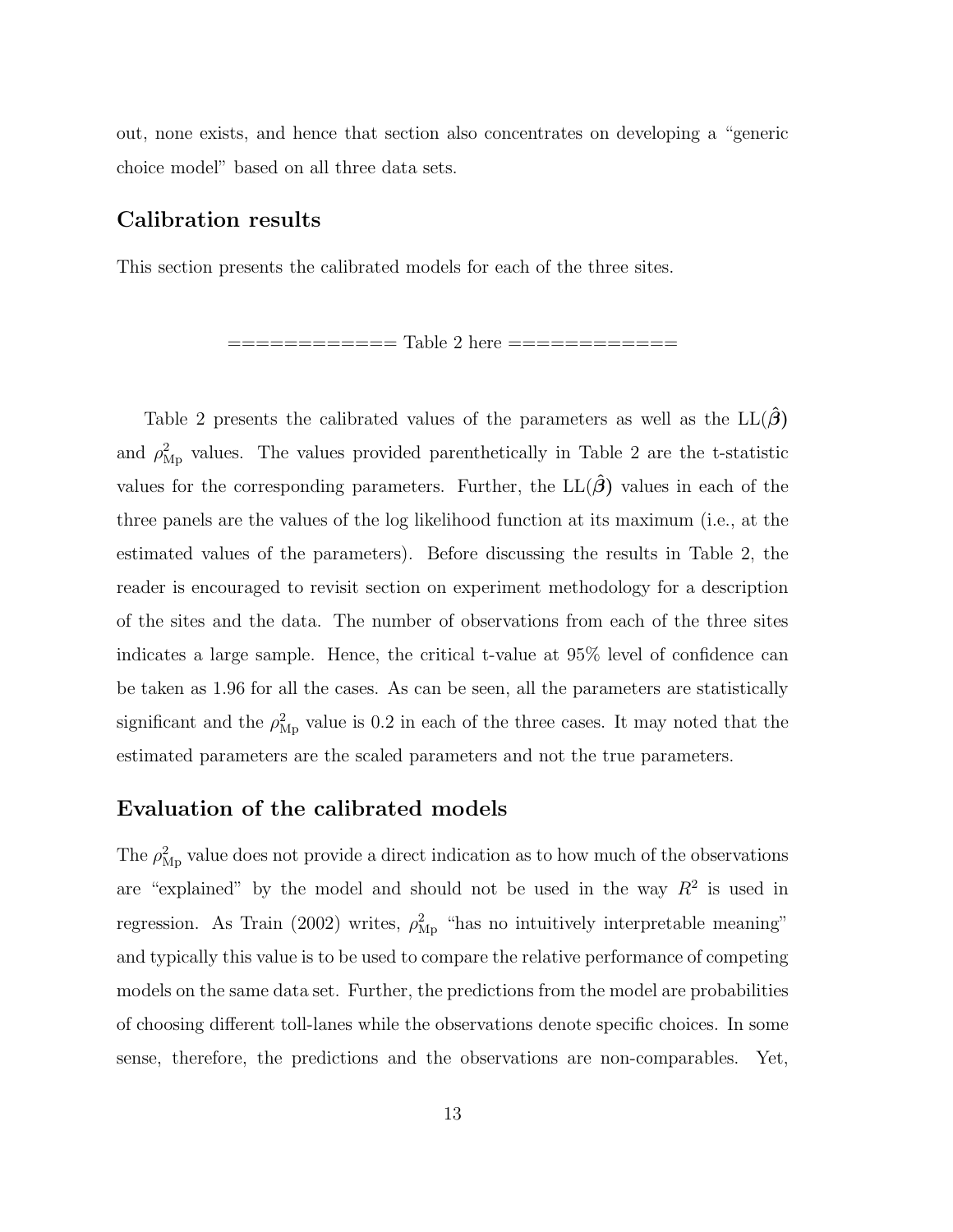using the predictions of the model, one must try and get a feel for how well the model represents the underlying choice process. In this paper two evaluation processes are proposed. These are described in the following as Evaluation Process I (EP-I) and Evaluation Process II (EP-II).

#### Evaluation Process I (EP-I)

In this process, for each of the observed drivers the probability of choosing each of the available toll-lanes is determined using the calibrated choice model; that is, for the observed values of the parameters,  $P_{ni}$  are determined for all n and i. Those toll-lanes which have similar probabilities of choice (say between 0 and 0.1 or between 0.1 and 0.2 and so on) irrespective of the driver,  $n$  are put in the same set or bin; for example, the set or bin "0.0-0.1" contains all i's such that  $0.0 \le P_{ni} \le 0.1$  for any n. For each set or bin, the number of times (from observations) toll-lanes of that set is actually chosen by the drivers is noted. From this and total number of toll-lanes in the set (i.e., the cardinality of the set), the proportion of time toll-lanes of that particular set are actually selected is determined. For each of the sites and when the approaching vehicle is an automobile, Figure 3 shows the selection proportions against the indicative probability value for a set. As is expected, as the predicted probability of choosing a toll-lane (indicated by the bin to which that toll-lane belongs) increases so does the proportion of time these toll-lanes are actually selected. This in some way indicates that the proposed model can discern which toll-lane is more attractive as compared to others. This process, however, is not to be confused with the goodness-offit measurement referred to as "percent right" (Ben-Akiva and Lerman 1985) which, if applied here, would only look at how many times a toll-lane which has the highest probability is actually chosen.

============== Figure 3 here ==============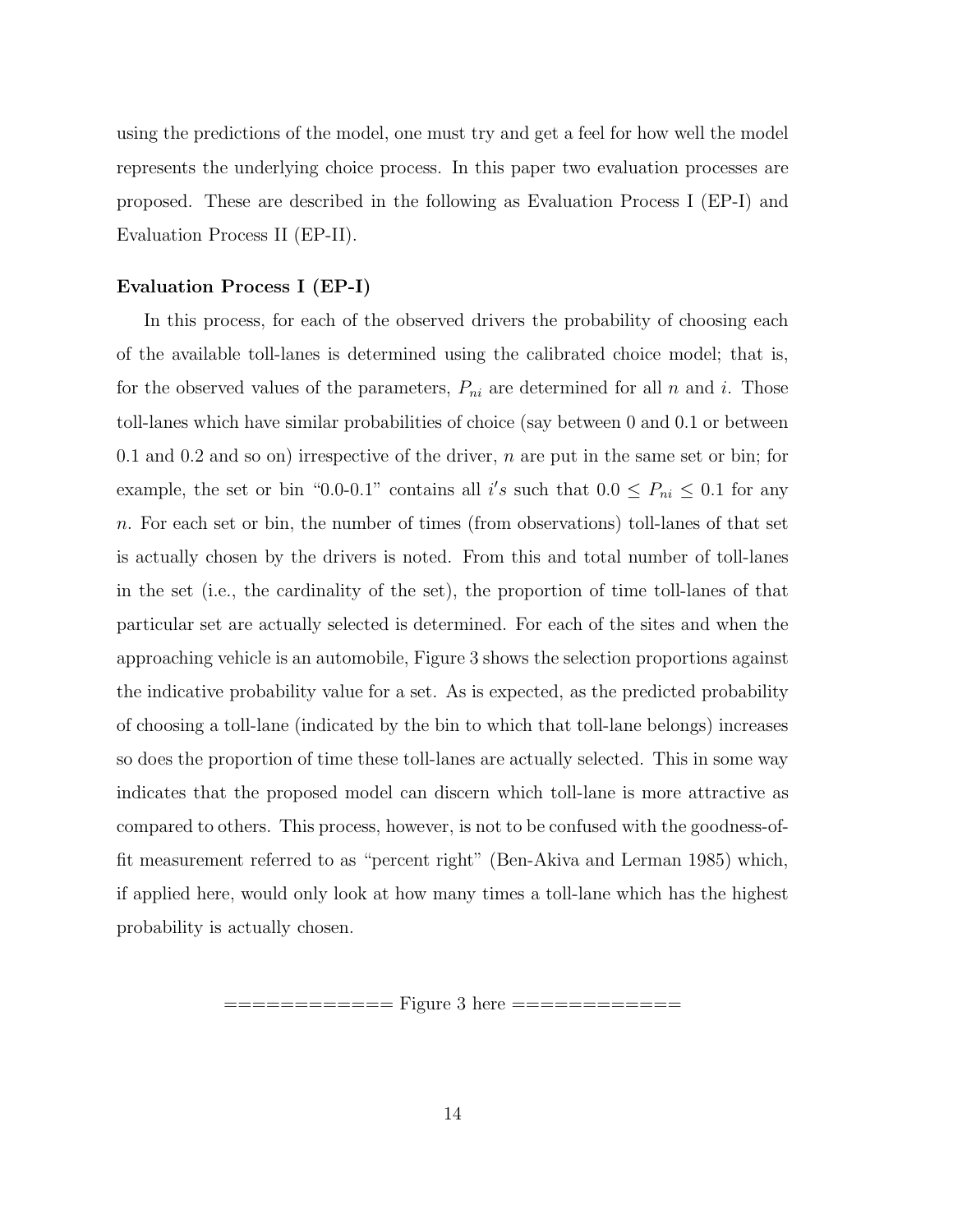#### Evaluation Process II (EP-II)

This process, like EP-I, relies on creating different sets of toll-lanes based on their choice probabilities,  $P_{ni}$ . In EP-II, for every n, the toll-lane i which has the highest  $P_{ni}$  is put in a set called Rank 1. Similarly, for every n, the toll-lane, i which has the second highest  $P_{ni}$  is put in a set called Rank 2, and so on. Like EP-I, the number of times toll-lanes belonging to a particular set, say Rank  $k$ , are actually chosen is determined. These numbers for different sites when the approaching vehicle is an automobile are shown in Table 3. As is expected, "the number of times selected" is higher for higher ranks. Next, EP-II evaluates the discrete choice model by determining whether the observed number of choices are a natural outcome of a process which assumes the underlying  $V_{ni}$  model to be true. This is achieved by assigning a toll-lane i to vehicle n based on the calculated  $P_{ni}s$  through a stochastic simulation process. From repeated simulations one can determine the distribution of the number of times toll-lanes belonging to a particular rank is chosen. Similar distributions can be obtained for every rank. In the present case, these distributions are determined from thousand independent simulations; from the distributions, 95% confidence intervals for every Rank, k are determined for each of the three sites. These intervals (when the approaching vehicle is an automobile) are shown in Table 3 just below the observed number of times booths of a given rank were chosen. As can be seen, the observed number of times booths of a given rank are chosen are contained in the 95% confidence intervals obtained under the assumption that the proposed model is true. This indicates that the underlying  $V_{ni}$  model is a reasonable description of the observed choice process.

============== Table 3 here =============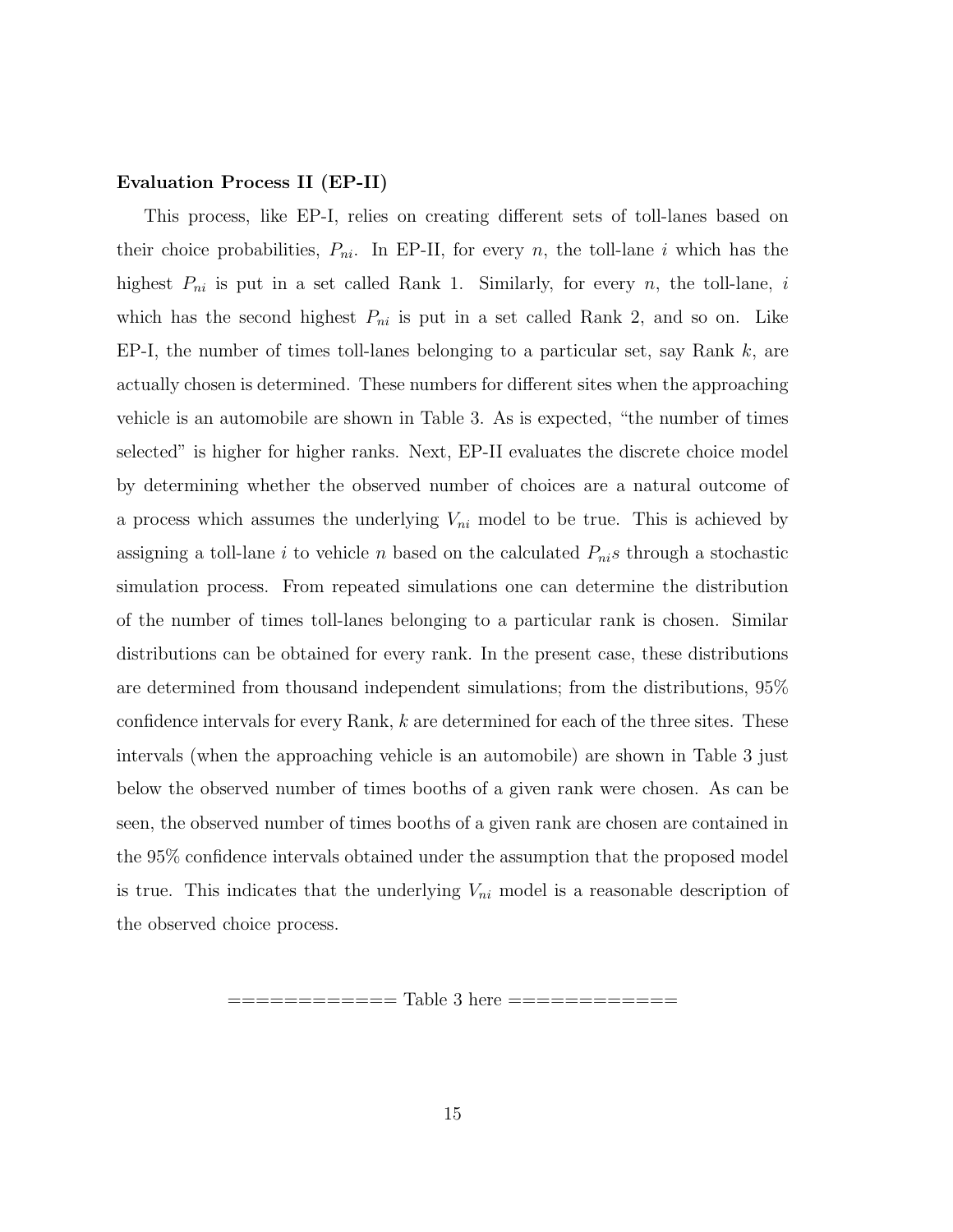# Comparison of Calibrated Models

The previous section presented calibrated toll-lane choice models for automobiles using data from three different sites. Not surprisingly, the calibrated values of the parameters vary from site to site. However, the question is whether the differences in parameter values are an artefact of the stochastic variations in the data or are they indicative of a difference in driver behaviour. An associated question is whether the differences, even if statistically significant, arise because of a difference in the scale parameters (note that the estimated parameters presented in the section titled "Calibration and Evaluation" are scaled parameters) or are these differences indicative of a difference in driver behaviour.

============ Table 4 here ============

This section presents results from the comparison of the calibrated  $V_{ni}$  models developed in the previous section. The process used for comparison is outlined in the section titled "Multinomial Logit Model." The results from the comparison study are presented in Table 4. The first column in the table indicates the calibrated models being compared. Columns 3, 4, and 5 provide the parameter values obtained from the MLE exercise using the restriction of the hypothesis listed in Column 2. The sixth column gives  $\hat{\theta}_{s2}$  under  $H_{0A}$ . In the three panels of Table 4, s2 refers to Site 2 in first panel and Site 3 in second and third panels. The  $LL<sub>h</sub>$  provides the maximum log likelihood value using the restriction listed under Column 2. Column 8 gives the likelihood ratio values calculated using Equations 7 or 8, depending on the situation. The LL values required in the equations are provided in Tables 2 and 4. The last column gives the critical  $\chi^2$  value at 95% level of confidence for the degree of freedom provided parenthetically.

As can be seen from Table 4, one fails to reject hypothesis  $H_{0A}$  in each of the three pairwise comparisons. Further, one fails to reject hypothesis  $H_{0B}$  while comparing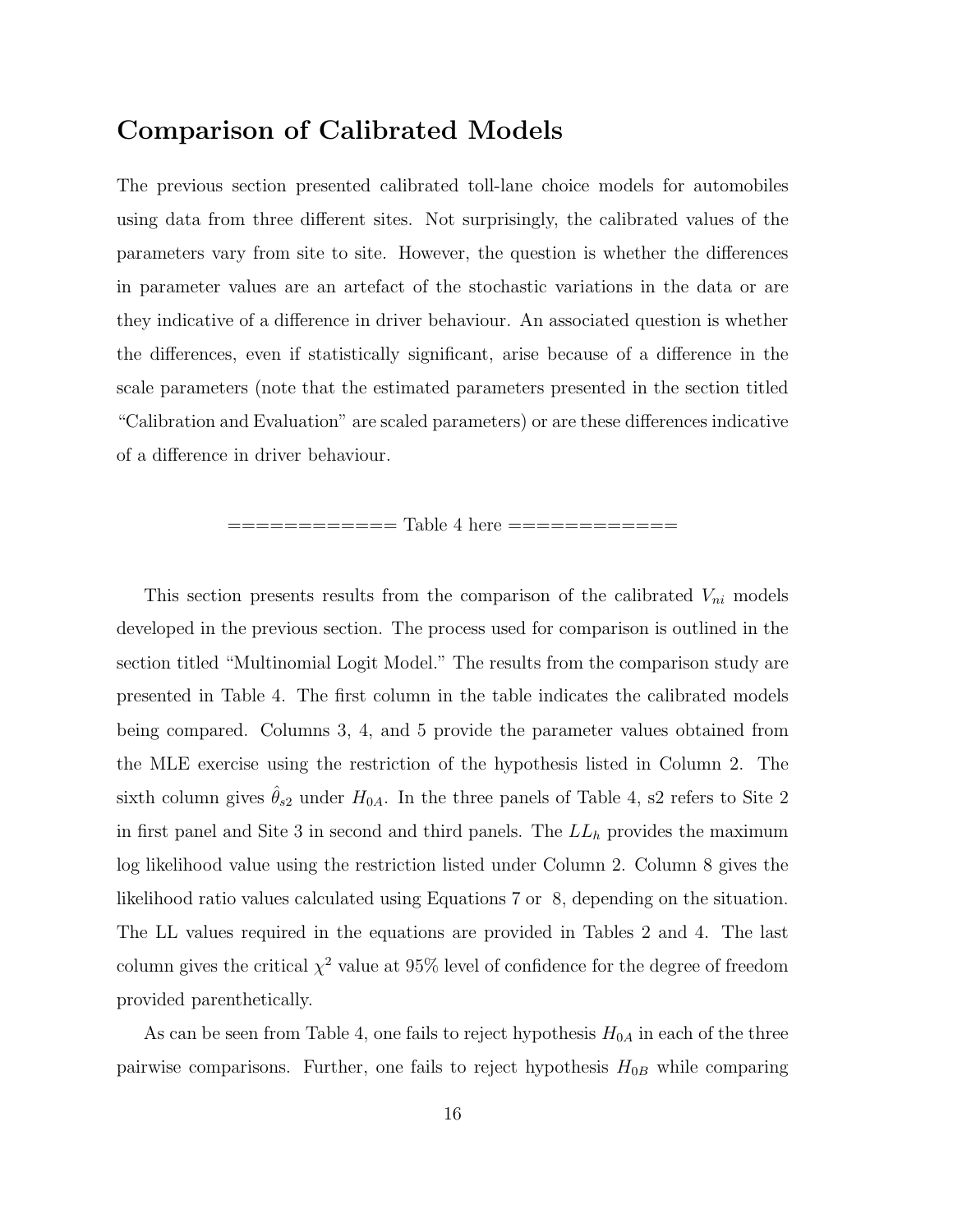calibrated models for Sites 1 and 2 and Sites 2 and 3. However, this hypothesis is rejected for the pairwise comparison of calibrated models for Sites 1 and 3. These results indicate that the parameter values may be assumed to be same in all the three calibrated models; however, the scale parameter for Site 3 is different from that of Site 1. Further, scale parameters for Sites 1 and 2 can be taken as unity. Based on these observations one can combine the three data sets after appropriately scaling the third data set (i.e., under the assumption that the scale parameters for Site 1 and Site 2 are both unity and that of Site 3 is some value  $\theta_{s3}$ ).

Using the combined data set the parameters of the  $V_{ni}$  model in Equation 9 is again estimated. The estimated values are:  $\hat{\beta}_1 = -2.15$ ,  $\hat{\beta}_2 = -1.27$  and  $\hat{\beta}_3 = -0.2$  $(\hat{\theta}_{s3} \text{ is estimated to be } 0.65).$ 

In order to build confidence in these estimates the estimated value of  $\hat{\theta}_{s3}$  is used as a scaling factor for data set from Site 3 only. The parameters of  $V_{ni}$  are estimated using this scaled data set. If the assumptions that  $\theta_{s1} = \theta_{s2} = 1$  and the relative scale parameter of Site 3 is 0.65 are valid then the estimates of  $\beta$  obtained from only the scaled Site 3 data should be statistically no different from the ones obtained using the combined data set. The parameters estimated by using only the scaled Site 3 data are  $\hat{\beta}_1 = -1.74$ ,  $\hat{\beta}_2 = -1.57$  and  $\hat{\beta}_3 = -0.21$ . Bootstrapping technique (for more details see Efron and Tibshirani 1993) is used to obtain distributions for these  $\hat{\beta}_i$  values and their 95% confidence intervals. The 95% confidence intervals obtained from bootstrapping for  $\hat{\beta}_1$ ,  $\hat{\beta}_2$  and  $\hat{\beta}_3$  are  $[-2.54, -1.21]$ ,  $[-2.24, -1.13]$  and  $[-0.32, -0.12]$ , respectively. As can be seen, each of these confidence intervals contain the corresponding  $\hat{\beta}_i$  value obtained using the combined data. This lends further credence to the claim that the  $\hat{\beta}$  values from the combined data are representative of the choice behaviour observed in each of the three sites. Thus, a generic function for the  $V_{ni}$  for automobiles can be written as:

$$
V_{ni}^{gen} = -2.15\sqrt{q_{ni}} - 1.27\sqrt{hv_{ni}} - 0.2l_{ni}^2.
$$
 (10)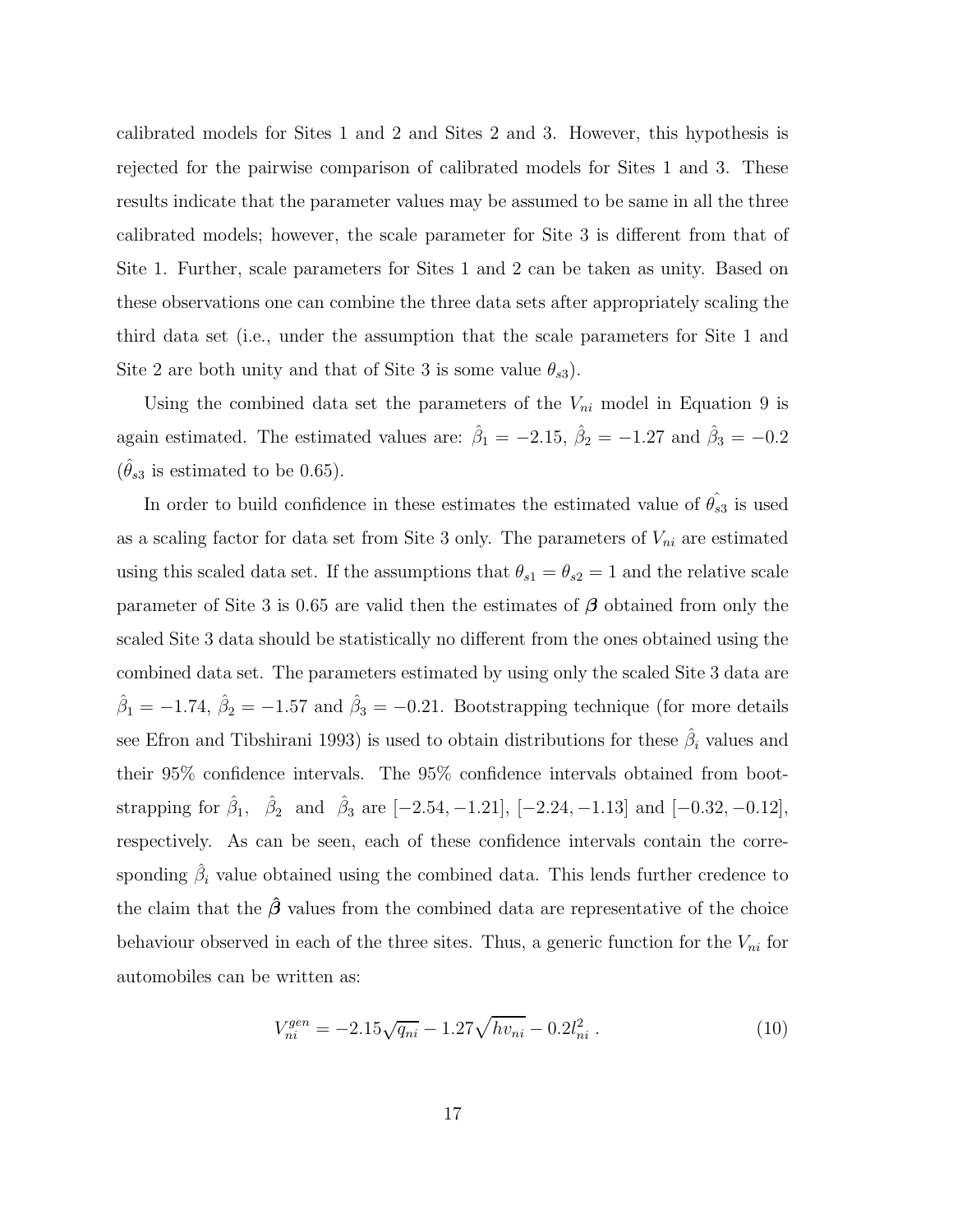The generic model is evaluated using EP-I and EP-II described earlier. The plot for the EP-I is shown in Figure 4. It shows expected behaviour. EP-II, as described in the previous section, is applied using the model in Equations 10. The results (similar to those in Table 3) are presented for the generic model in Table 5. Results on Site 1 are presented seperately from Sites 2 and 3 as the number of toll-lanes at Site 1 are different from the number at Sites 2 and 3. As can be seen from the table the observed selection proportions are contained in the 95% confidence intervals obtained under the hypothesis that the proposed generic model is true. This indicates that the underlying generic model  $(V_{ni}^{gen})$  is a reasonable description of the observed toll-lane choice behaviour of automobile drivers at all the three sites.

============== Table 5 here =============

This and the previous two sections present a comprehensive analyses of the data culminating in the calibrated generic model for the toll-lane choice behaviour of automobile drivers. From this analyses the following points emerge:

- $q_{ni}$ ,  $hv_{ni}$ , and  $l_{ni}$  are variables which significantly impact the choice of toll-lanes by drivers,
- the negative sign of the parameters in Table 2 and Equation 10 indicate, as is expected, that each of the variables create disutility; i.e., increase in their values make the toll-lane less attractive,
- on comparing the magnitudes of the parameters in Equation 10 and noting the general range in which  $\sqrt{q_{ni}}$ ,  $\sqrt{hv_{ni}}$ , and  $l_{ni}^2$  lie it can be said that queue length is by far the most important determinant and number of lane changes is not as important.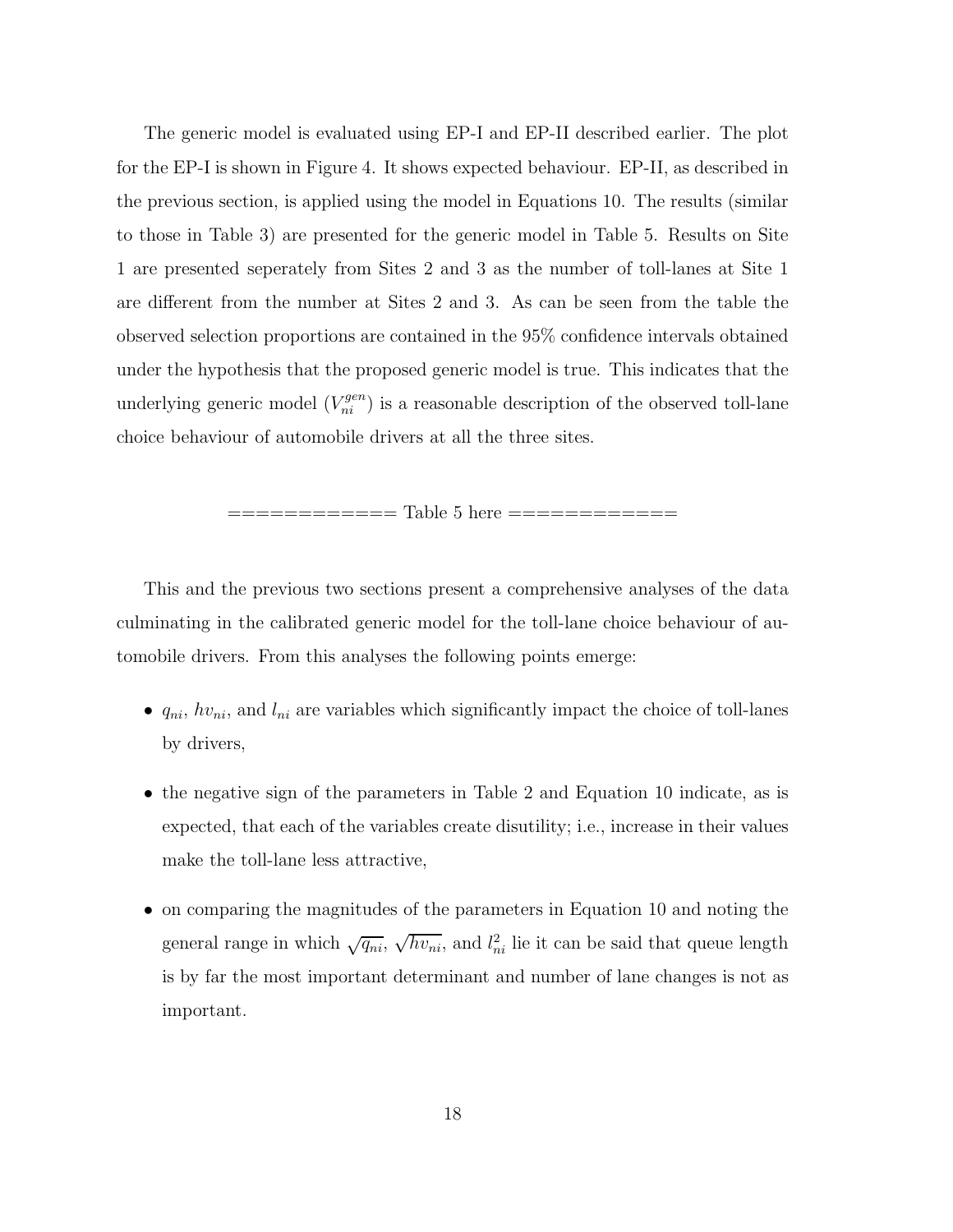### Extension: Modelling Drivers' of Heavy Vehicles

A study similar to the one presented here was done for the case when the approaching vehicle is a heavy vehicle. The detailed results from the study are not presented here because the number of observations were fewer and more studies on parameter transferability among models for drivers of different vehicle types need to be done. Here, only the generic function, developed based on the data from all the three sites, for the  $V_{ni}$  for drivers of heavy vehicles (referred to as  $V_{ni}^{gen,hv}$ ) is presented. The method used for developing the generic model for heavy vehicle drivers is the same as the one used for developing a similar model for automobile drivers. The calibrated  $V_{ni}^{gen, hv}$  is:

$$
V_{ni}^{gen,\, hv} = -2.63\sqrt{q_{ni}} - 0.21l_{ni}^2\,. \tag{11}
$$

It should be noted that the number of heavy vehicles in the queue is no longer a statistically significant variable. The reason for this could be that for a driver of a heavy vehicle existence of other heavy vehicles in the queue is not as important as it is for a driver of an automobile. Another point that needs to be mentioned is that the calibrated generic model for heavy vehicles was tested using the same tests that were used for the model for automobiles. The calibrated model presented in Equation 11 performed acceptably.

# Conclusion

The main objective of this work is to develop a random utility based discrete choice model for the toll booth (lane) choice behaviour of driver's approaching a toll plaza. Specifically, a Logit model is developed. After initial analysis of the data obtained from three sites, a utility function is proposed for the case when the approaching vehicle is an automobile. The parameters of the utility function are calibrated using the data on the revealed preferences of drivers (in terms of chosen toll booth) at three different sites (toll plazas). On statistically comparing the calibrated models it is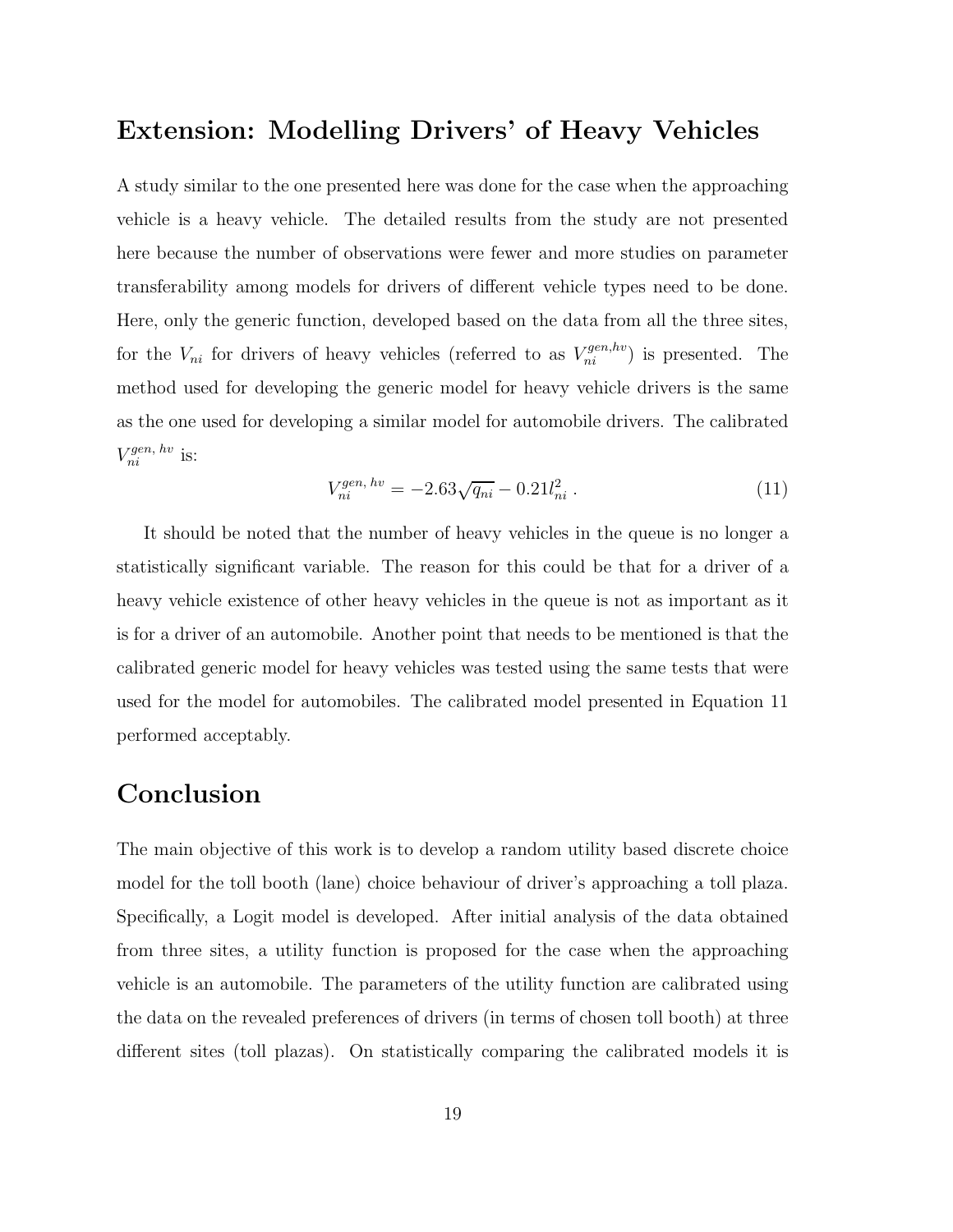found that all the data sets can be combined to determine a single set of parameters for the proposed utility function. This is referred to as the generic model for the toll-lane choice behaviour of drivers. The generic model for automobiles is given in Equation 10.

It is believed that with the development of a generic model for automobile drivers' toll-lane choice behaviour a step has been taken to fill the gap in the literature identified earlier in this paper. The use of this driver behaviour description, in any of the existing models which study toll plazas, has the potential to improve the way in which queueing analysis is done for the toll plazas. That, in efect, will improve the design of toll plazas.

It is, however, felt that a lot more work needs to be done in order to more completely understand the behaviour of drivers while choosing toll-lanes. In this regard, among other things, research effort needs to be directed in the following two areas. First, athough some results based on limited data were presented for the behaviour of drivers of heavy vehicles, more work on studying the behaviour of drivers of other types of vehicles needs to be carried out. The same line of analysis as presented here can be used for such studies. Of course, in addition to studying whether data from various sites can be clubbed to develop a generic model for drivers of other types of vehicles, studies on whether statistically significant difference exists between drivers of different types of vehicles also need to be carried out. Second, attempt should be made to include "taste" variations or unobserved heterogeneity among drivers choosing toll-lanes. Random coeficient multinomial Logit models (i.e, Mixed Logit models) can be thought of as a possible way to include such inter-driver variation. One may refer to Washington et al. (2011) and Hensher and Greene (2003) for more details on Mixed Logit models.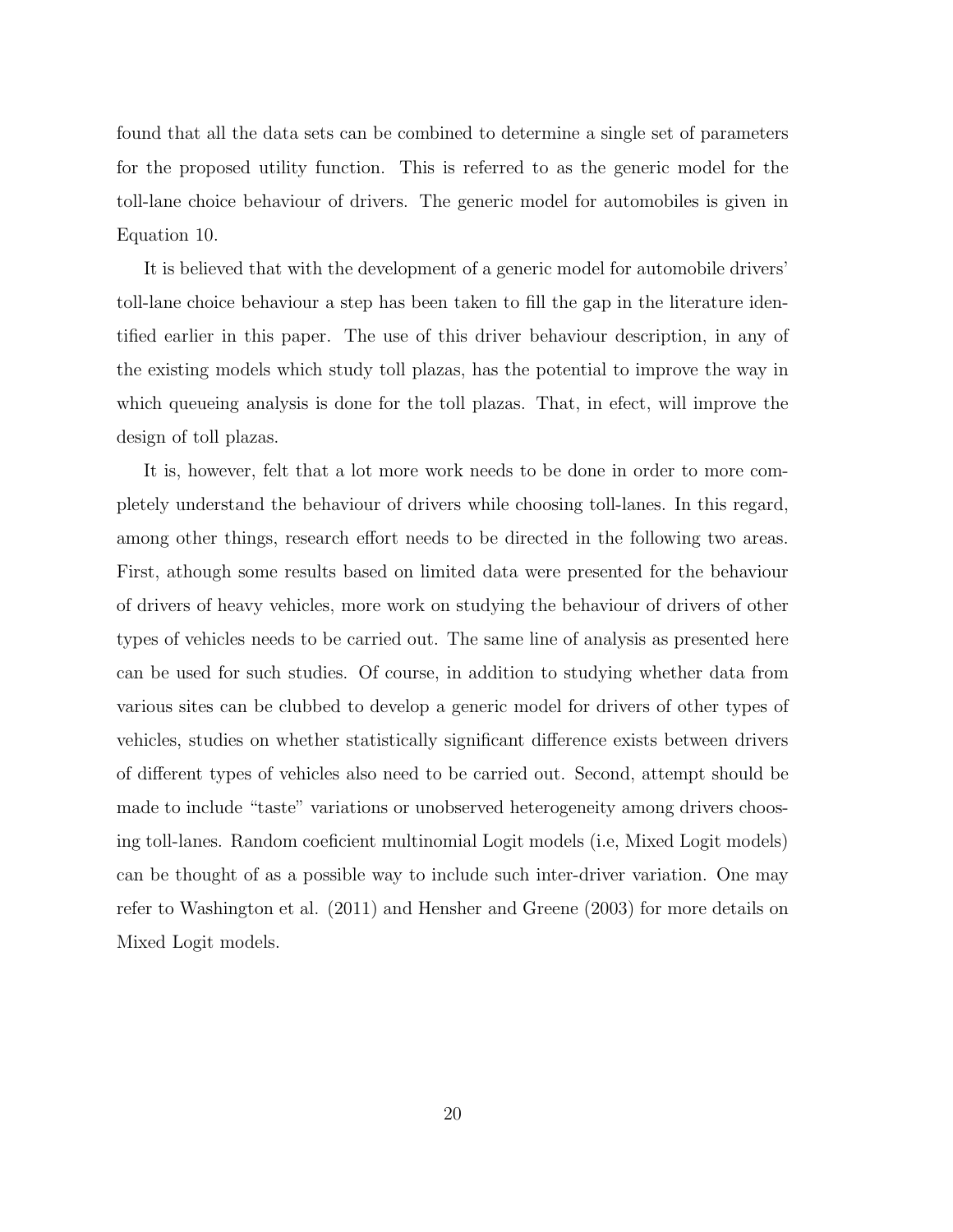# References

- [1] Al-Deek, H.M., Mohamed, A.A. and Radwan, E.A. (2000). "New model for the evaluation of traffic operations at electronic toll collection plazas." Transportation Research Record, 1710, 1-10.
- [2] Astarita, V., Florian, M. and Musolino, G. (2001). "A Microscopic Traffic Simulation Model for the Evaluation of Toll Station Systems." Proceedings of IEEE Intelligent Transportation Systems Conference, August 25-29, 692-697.
- [3] Ben-Akiva, M., and S. Lerman. (1985). "Discrete Choice Analysis: Theory and Application to Travel Demand." MIT Press, Cambridge, Massachusetts.
- [4] Cascetta, E. (2001). "Transportation Systems Engineering: Theory and Methods." Kluwer Academic Publishers, Netherlands.
- [5] Correa E., C. Metzner, and N. Nino. (2004). "TollSim: Simulation and Evaluation of Toll Stations." International Transactions in Operational Research, 121-138.
- [6] Efron, B., and R. Tibshirani. (1993). "An Introduction to the Bootstrap." Chapman and Hall, New York.
- [7] Gulewicz, V., and Danko, J. (1994). "Simulation-based approach to evaluating optimal lane-staffing requirements for toll plazas." Transportation Reseach Record, 1484, 33-39.
- [8] Hensher, D.A., and Greene, W.H. (2003). "The Mixed Logit Model: The State of Practice." Transportation, Vol. 30, No. 2, 133-176.
- [9] Junga, A. J. (1990). "A Multi-Purpose Toll Collection Plaza Model." Proceedings of the 1990 Winter Simulation Conference, Eds. O. Balci, R. Sadowski, and R. Nance, 793-797.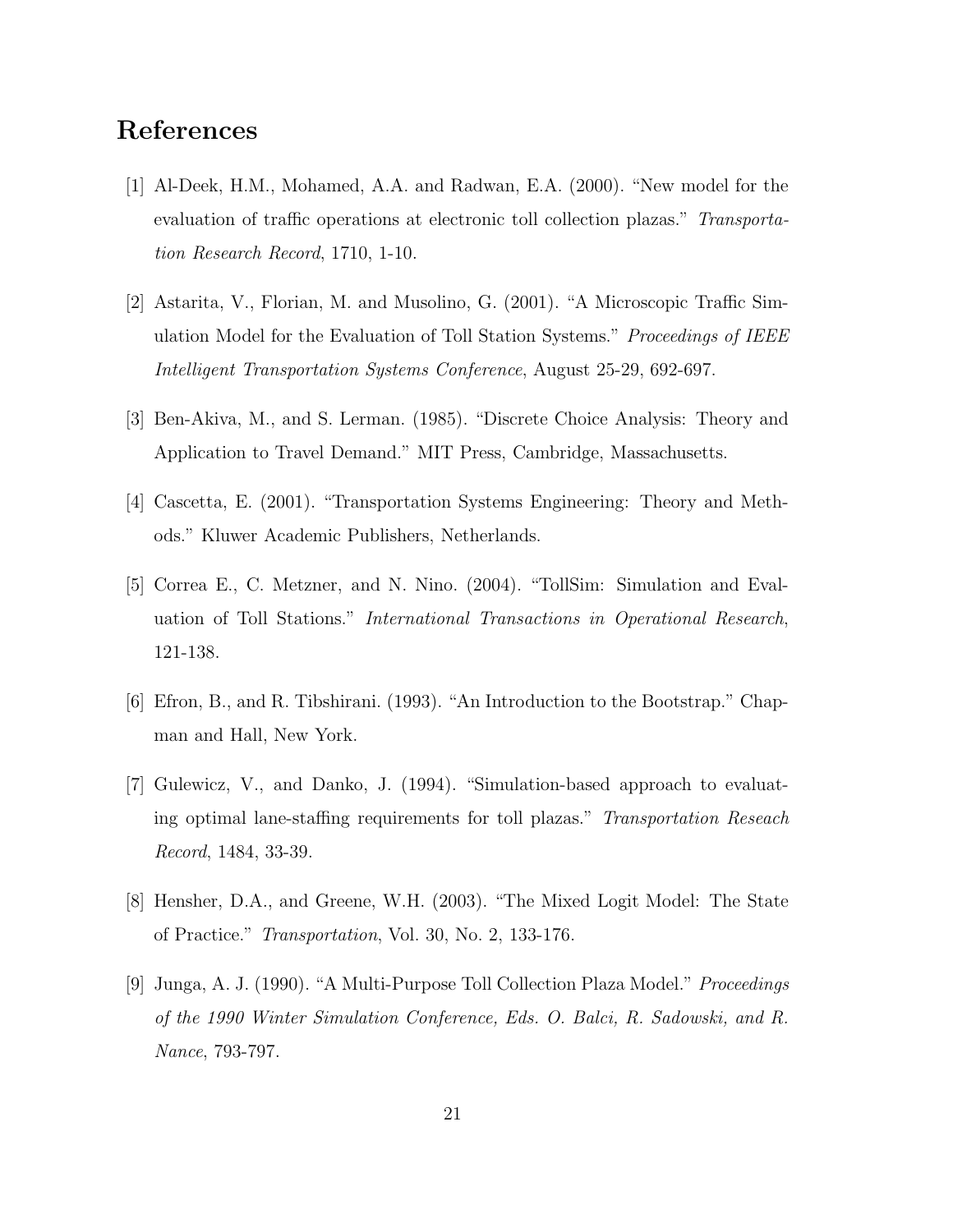- [10] Lin, F.B., and Su, C.W. (1994). "Level of service analysis of toll plaza on freeway mainlines." Journal of Transportation Engineering, Vol. 120, No.2, 119-127.
- [11] Lin, F.B. (2001). "Delay model for planning analysis of mainline Toll plazas." Transportation Research Record, 1776, 69-74.
- [12] Mudigonda, S., Bartin, B., and Ozbay, K. (2009). "Microscopic Modeling of lane selection and lane changing at toll plazas." Presented at 88th Annual Meeting of the Transportation Research Board, Washington, D.C., USA.
- [13] Ozbay, K., Mudigonda, S., and Bartin. B. (2005). "Development and calibration of an Integrated Freeway and toll plaza Model for New Jersey Turnpike using Paramics microscopic simulation toll." *Proceedings of the 8th International IEEE* Conference on ITS, Vienna, 13-16.
- [14] Swait, J., and Louviere. J. (1994). "The Role of the Scale Parameter in the Estimation and Comparison of Multinomial Logit Models." Journal of Marketing Research, Vol. XXX, 305-314.
- [15] Train, K. (2002). "Discrete Choice Methods with Simulation." Cambridge University Press, California.
- [16] Washington, S. P., Karlaftis, M. G., and Mannering, F. L. (2011). "Statistical and Econometric Methods for Transportation Data Analysis, 2nd edition." CRC Press, Boca Raton.
- [17] Zarillo, M. L., and Radwan, A. E. (2009). "Methodology Shaker and the Capacity analysis of five toll plazas." Journal of Transportation Engineering, Vol. 135, No.3, 83-93.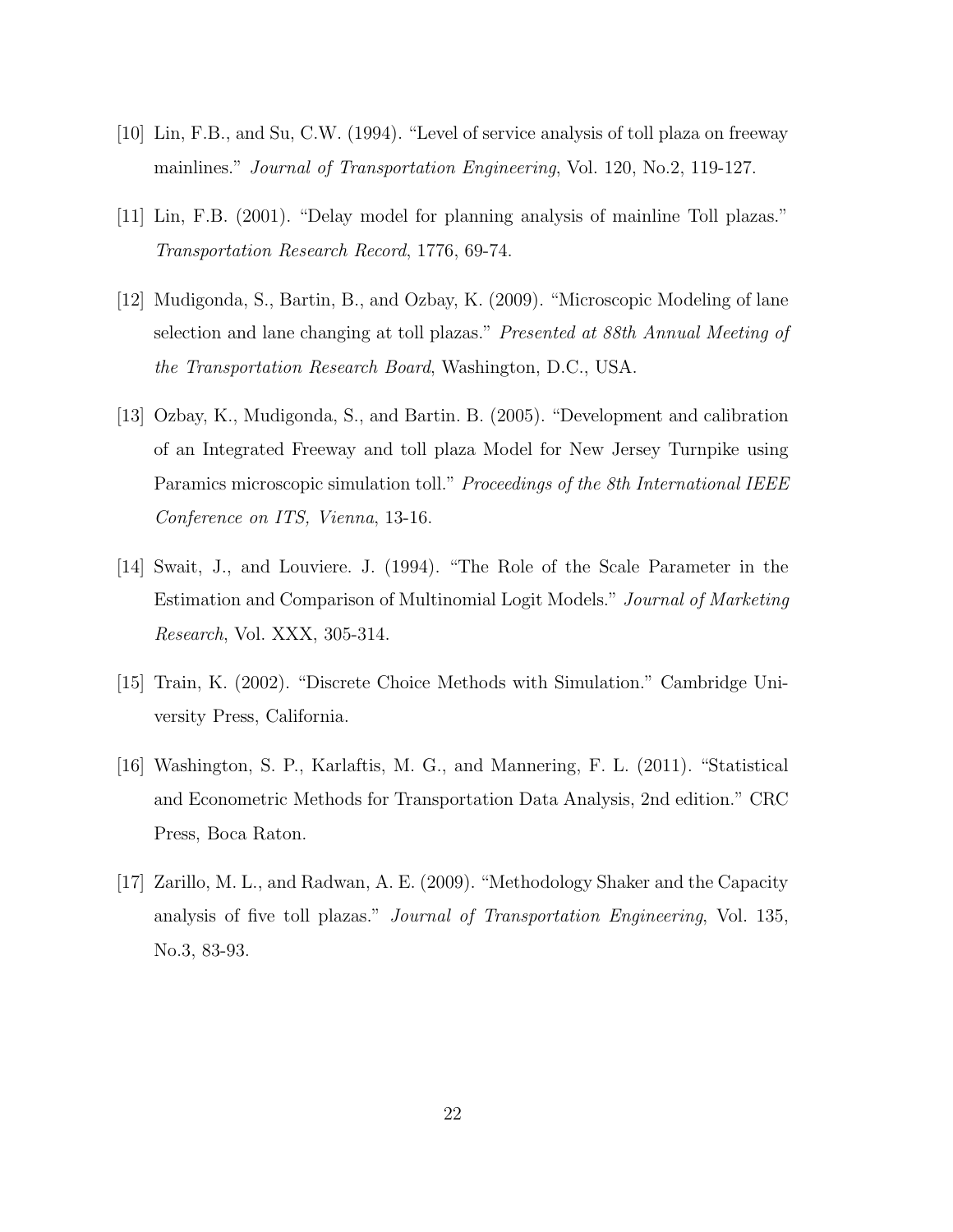#### List of Tables

Table 1: Descriptive statitics of the data on automobile drivers' choice behaviour

Table 2: Results from the calibration of  $v_{ni}$ 

Table 3: Observed number of times toll-lanes in sets Rank  $k$  are selected and  $95\%$ confidence intervals for the selection frequency obtained using simulation with the calibrated  $V_{ni}$  as the choice process model

Table 4: Pairwise comparison of calibrated models from all the three sites

Table 5: Observed number of times toll-lanes in sets Rank k are selected and 95% confidence intervals for the selection frequency obtained using simulation with the calibrated  $V_{ni}^{gen}$  as the choice process model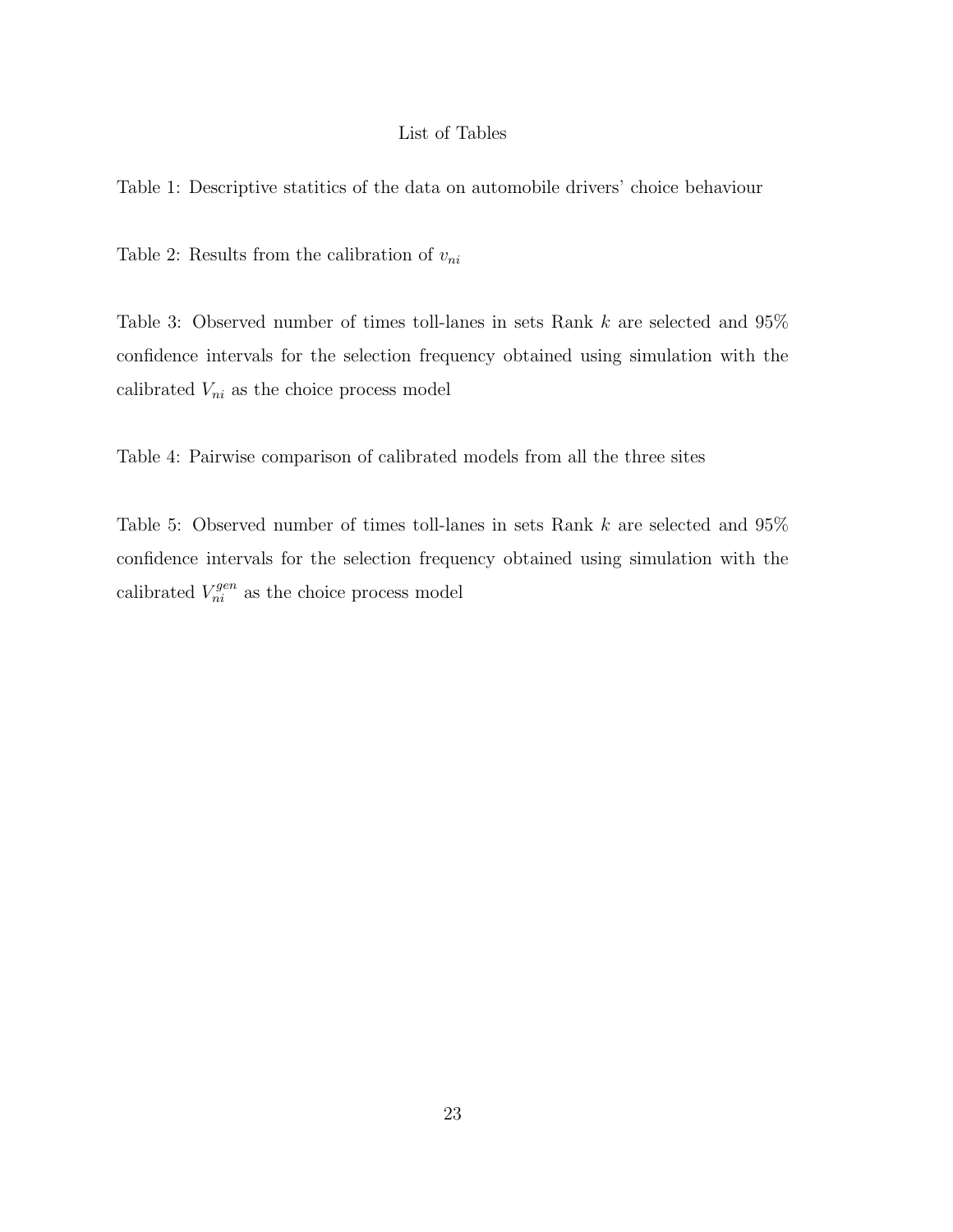#### List of Figures

Figure 1: Schematic of (a) Site 1, (b) Site 2, and (c) Site 3.

Figure 2: Plot of proportion selected versus (a) rank based on queue length, (b) rank based on heavy vehicle, and (c) class based on lane difference.

Figure 3: Plot of proportion selected versus predicted probability obtained using site-specific models for automobiles.

Figure 4: Plot of proportion selected versus predicted probability obtained using generic model for automobiles.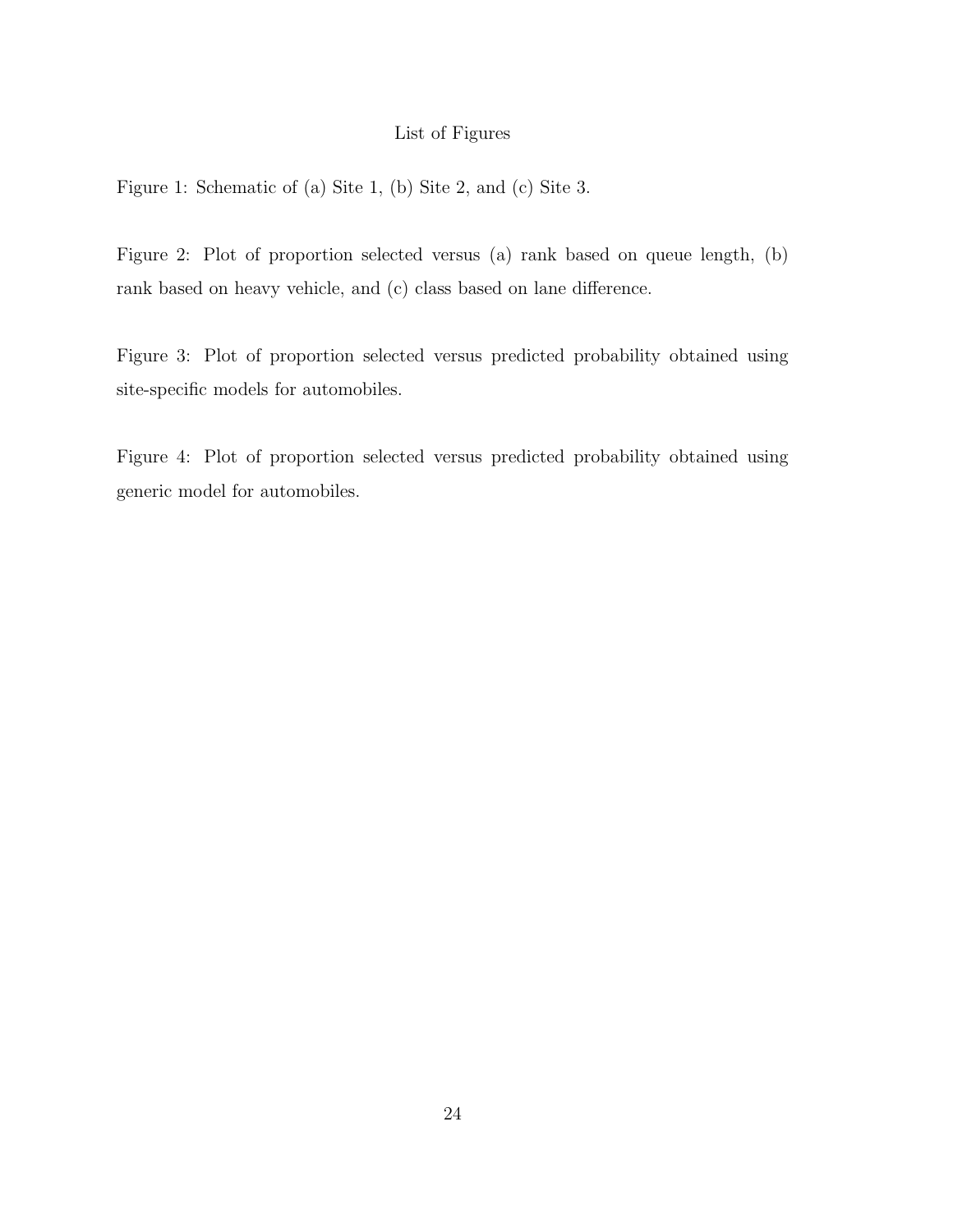| Variable  | Descriptive | Location |                  |          |
|-----------|-------------|----------|------------------|----------|
|           | statistic   | Site 1   | Site 2 Site 3    |          |
|           | minimum     |          |                  |          |
| $q_{ni}$  | maximum     | 17       | 8                | 14       |
|           | mean        | 6.2      | 2.3              | 3.8      |
|           | std. dev.   | 2.5      | 1.6              | 3.8      |
|           | minimum     |          |                  | 0        |
| $hv_{ni}$ | maximum     | 8        |                  |          |
|           | mean        | 2.7      | 0.7              | 1.1      |
|           | std. dev.   | 1.5      | 0.9              | 1.6      |
|           | minimum     |          | $\left( \right)$ | $\theta$ |
| $l_{ni}$  | maximum     | 6        | 2                | 3        |
|           | mean        | 1.7      | 0.8              | 1.2      |
|           | std. dev.   | 1.3      | 0.6              |          |

Table 1: Descriptive statitics of the data on automobile drivers' choice behaviour

Table 2: Results from the calibration of  $v_{ni}$ 

| Parameter &                    | Calibrated using data from |          |          |  |  |  |
|--------------------------------|----------------------------|----------|----------|--|--|--|
| Other statistics               | Site 1                     | Site 2   | Site 3   |  |  |  |
|                                |                            |          |          |  |  |  |
| $\hat{\beta}_1$                | $-2.37$                    | $-1.96$  | $-1.12$  |  |  |  |
| t-statistic                    | (11.44)                    | (6.29)   | (4.52)   |  |  |  |
|                                |                            |          |          |  |  |  |
| $\hat{\beta}_2$                | $-1.23$                    | $-1.21$  | $-1.01$  |  |  |  |
| t-statistic                    | (10.48)                    | (5.42)   | (5.74)   |  |  |  |
|                                |                            |          |          |  |  |  |
| $\hat{\beta}_3$                | $-0.21$                    | $-0.23$  | $-0.14$  |  |  |  |
| t-statistic                    | (11.96)                    | (2.34)   | 4.09     |  |  |  |
|                                |                            |          |          |  |  |  |
| $LL(\hat{\boldsymbol{\beta}})$ | $-561.6$                   | $-155.6$ | $-137.6$ |  |  |  |
|                                | 0.2                        | 0.2      | 0.2      |  |  |  |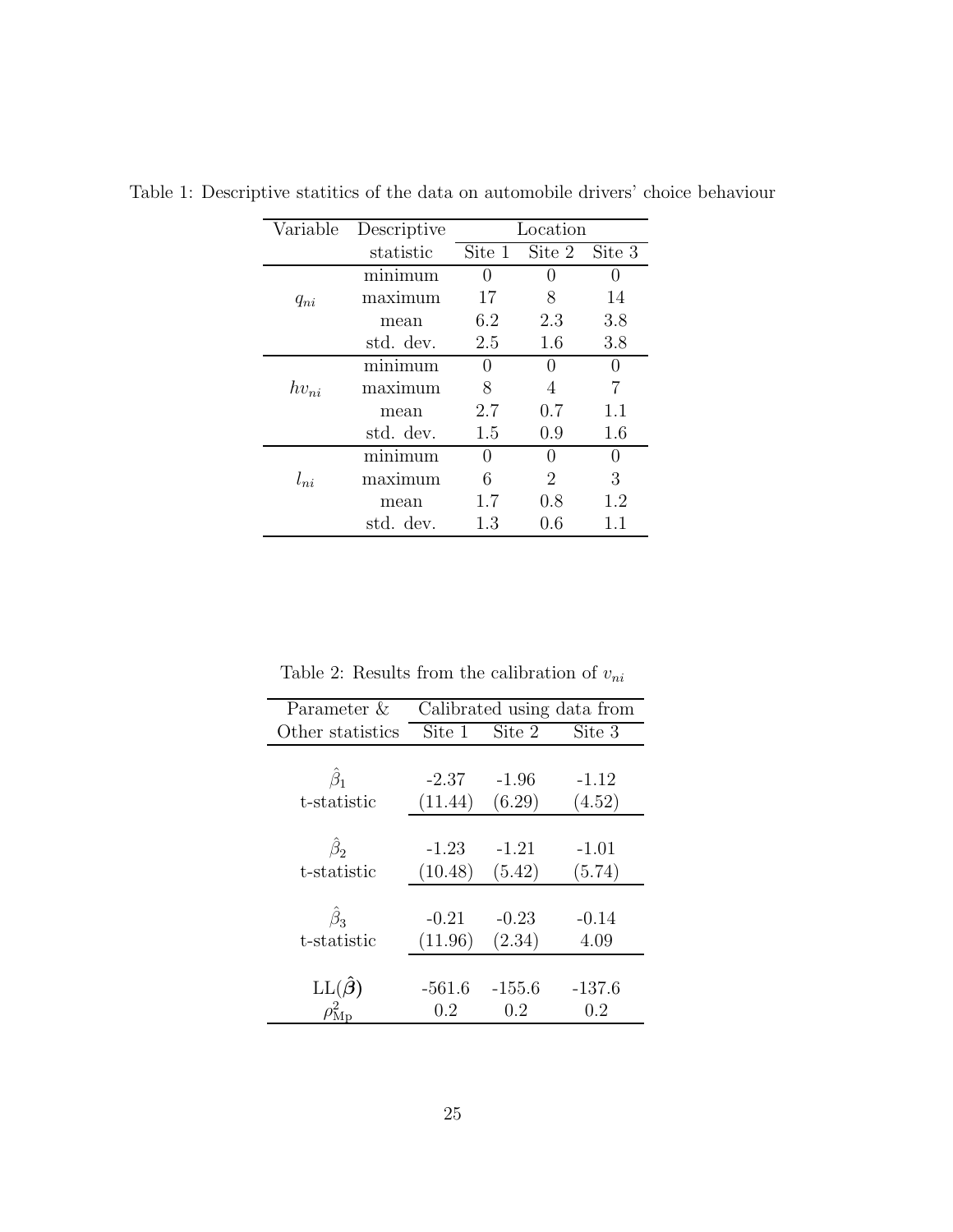Table 3: Observed number of times toll-lanes in sets Rank k are selected and 95% confidence intervals for the selection frequency obtained using simulation with the calibrated  $V_{ni}$  as the choice process model

| [95\%] confidence interval from simulation] |          |          |              |                                                                                                                          |  |  |  |
|---------------------------------------------|----------|----------|--------------|--------------------------------------------------------------------------------------------------------------------------|--|--|--|
|                                             |          |          |              | $k=5$                                                                                                                    |  |  |  |
| 218                                         | 114      | 64       |              |                                                                                                                          |  |  |  |
| [196, 237]                                  |          |          | [29,51]      | [9,24]                                                                                                                   |  |  |  |
| 126                                         | 38       | 21       |              |                                                                                                                          |  |  |  |
| [99, 123]                                   | [38, 62] | [16, 32] |              |                                                                                                                          |  |  |  |
| 88                                          | 43       | 21       |              |                                                                                                                          |  |  |  |
| [77,99]                                     | [30,51]  | [16, 32] |              |                                                                                                                          |  |  |  |
|                                             |          |          | $\mathbf{C}$ | Obs. num. of times toll-lanes from set Rank $k$ is selected<br>$k = 1$ $k = 2$ $k = 3$ $k = 4$<br>$[93, 129]$ $[52, 81]$ |  |  |  |

Note: Sites 2 and 3 each have three toll-lanes

Table 4: Pairwise comparison of calibrated models from all the three sites

| Comparison   | Hypo-    |                 |                 |                 |                     |                 |             | Critical           |
|--------------|----------|-----------------|-----------------|-----------------|---------------------|-----------------|-------------|--------------------|
| between      | thesis   | $\hat{\beta_1}$ | $\hat{\beta_2}$ | $\hat{\beta_3}$ | $\hat{\theta}_{s2}$ | LL <sub>h</sub> | $\lambda_h$ | $\chi^2_{df,0.05}$ |
|              | (h)      |                 |                 |                 |                     |                 |             | df                 |
| Site 1       | $H_{0A}$ | $-2.32$         | $-1.26$         | $-0.21$         | 0.89                | $-717.8$        | 1.0         | 9.5(4)             |
| Site $2(s2)$ | $H_{0B}$ | $-2.24$         | $-1.23$         | $-0.2$          |                     | $-718.1$        | 0.7         | 3.8                |
|              |          |                 |                 |                 |                     |                 |             |                    |
| Site 1       | $H_{0A}$ | $-2.24$         | $-1.28$         | $-0.21$         | 0.62                | $-701.6$        | 4.8         | 9.5(4)             |
| Site $3(s2)$ | $H_{0B}$ | $-1.94$         | $-1.17$         | $-0.19$         |                     | $-705.9$        | 8.7         | 3.8(1)             |
|              |          |                 |                 |                 |                     |                 |             |                    |
| Site 2       | $H_{0A}$ | $-1.83$         | $-1.3$          | $-0.21$         | 0.7                 | $-293.9$        | 1.4         | 9.5(4)             |
| Site $3(s2)$ | $H_{0B}$ | $-1.52$         |                 | $-0.17$         |                     | $-295.6$        | 3.3         | 3.8                |
|              |          |                 |                 |                 |                     |                 |             |                    |

Table 5: Observed number of times toll-lanes in sets Rank k are selected and 95% confidence intervals for the selection frequency obtained using simulation with the calibrated  $V_{ni}^{gen}$  as the choice process model

|             | Obs. num. of times toll-lanes from set Rank $k$ is selected |                                     |         |         |          |  |  |
|-------------|-------------------------------------------------------------|-------------------------------------|---------|---------|----------|--|--|
| <b>Site</b> | [95\% confidence interval from simulation]                  |                                     |         |         |          |  |  |
|             |                                                             | $k = 1$ $k = 2$ $k = 3$             |         | $k=4$   | $k=5$    |  |  |
|             | 218                                                         | 112                                 | -62     | 45      | 13       |  |  |
|             |                                                             | $[193, 234]$ $[92, 130]$ $[52, 83]$ |         | [30,52] | [10, 25] |  |  |
| 2 & 3       | 206                                                         |                                     | 40      |         |          |  |  |
|             |                                                             | $[196, 229]$ $[70, 101]$            | [29,51] |         |          |  |  |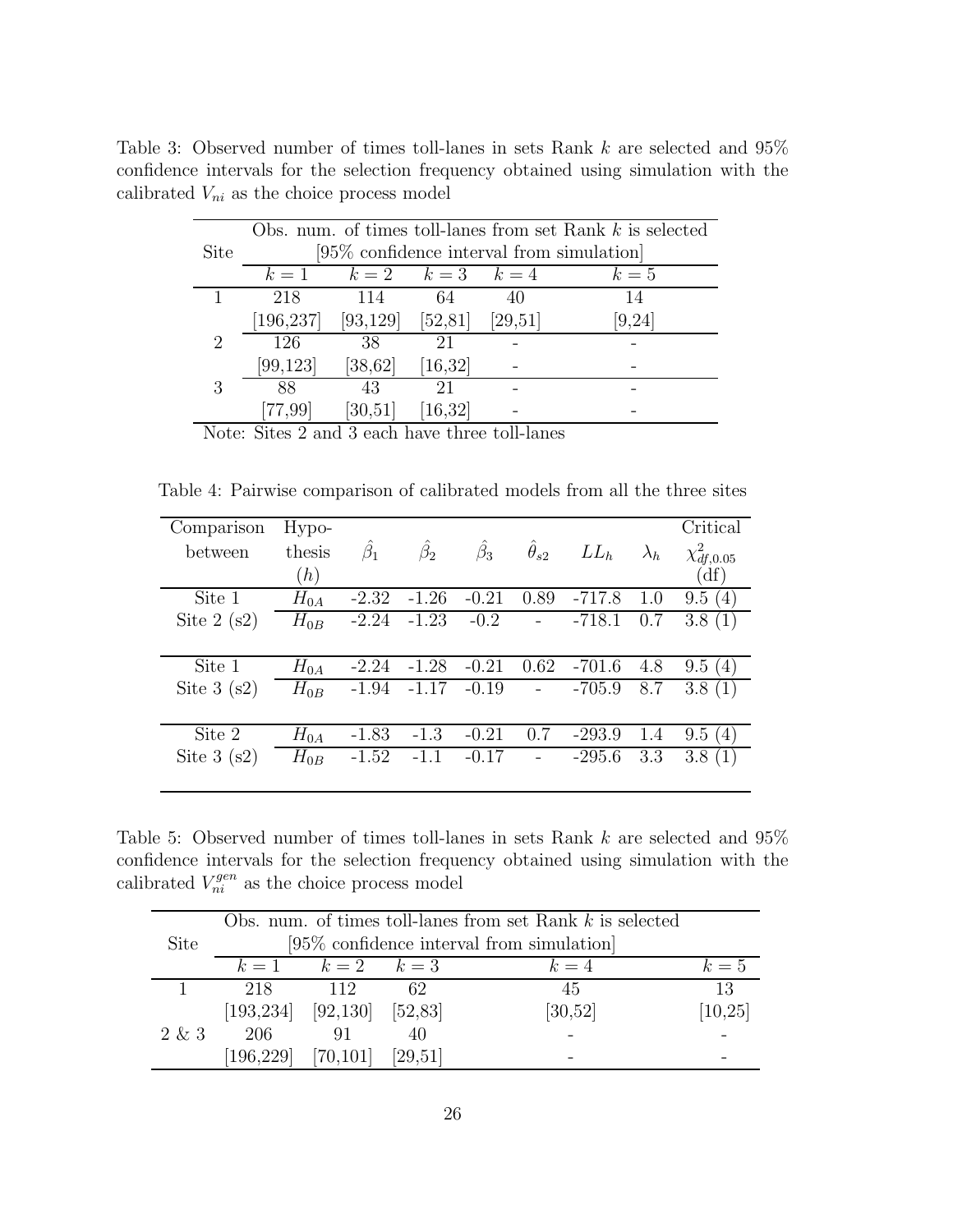

Figure 1: Schematic of (a) Site 1, (b) Site 2, and (c) Site 3.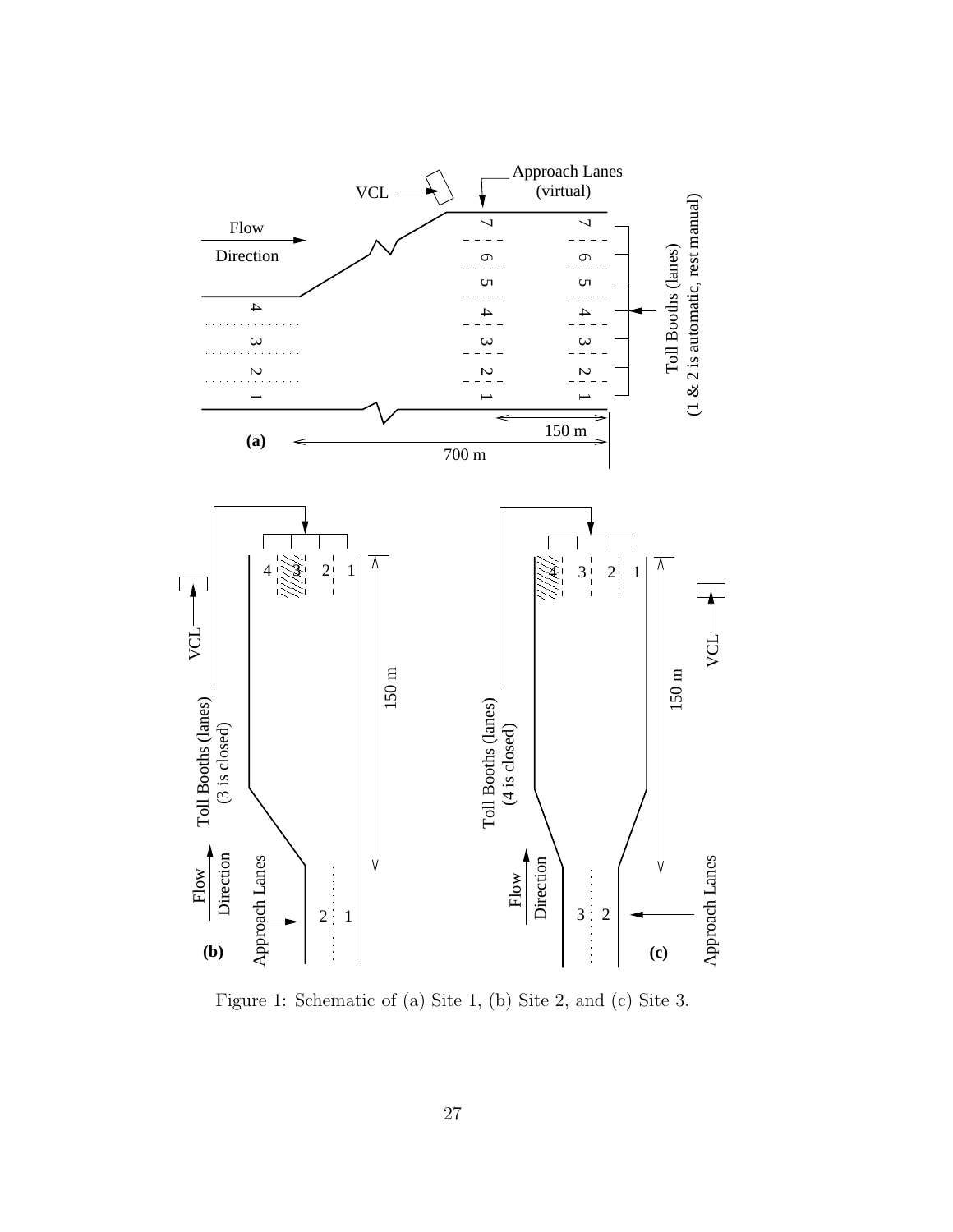

Figure 2: Plot of proportion selected versus (a) rank based on queue length, (b) rank based on heavy vehicle, and (c) class based on lane difference.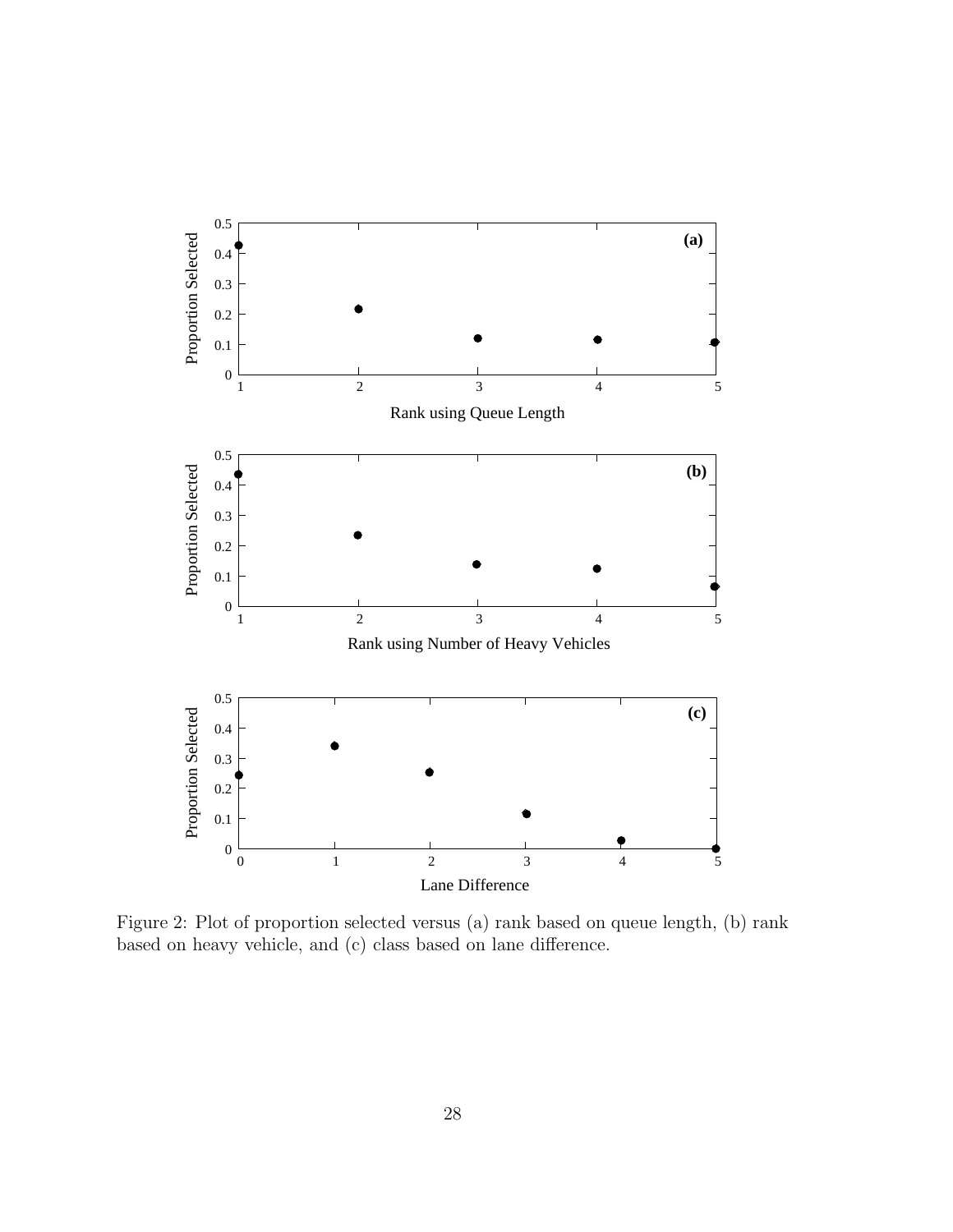

Figure 3: Plot of proportion selected versus predicted probability obtained using site-specific models for automobiles.



Figure 4: Plot of proportion selected versus predicted probability obtained using the generic model for automobiles.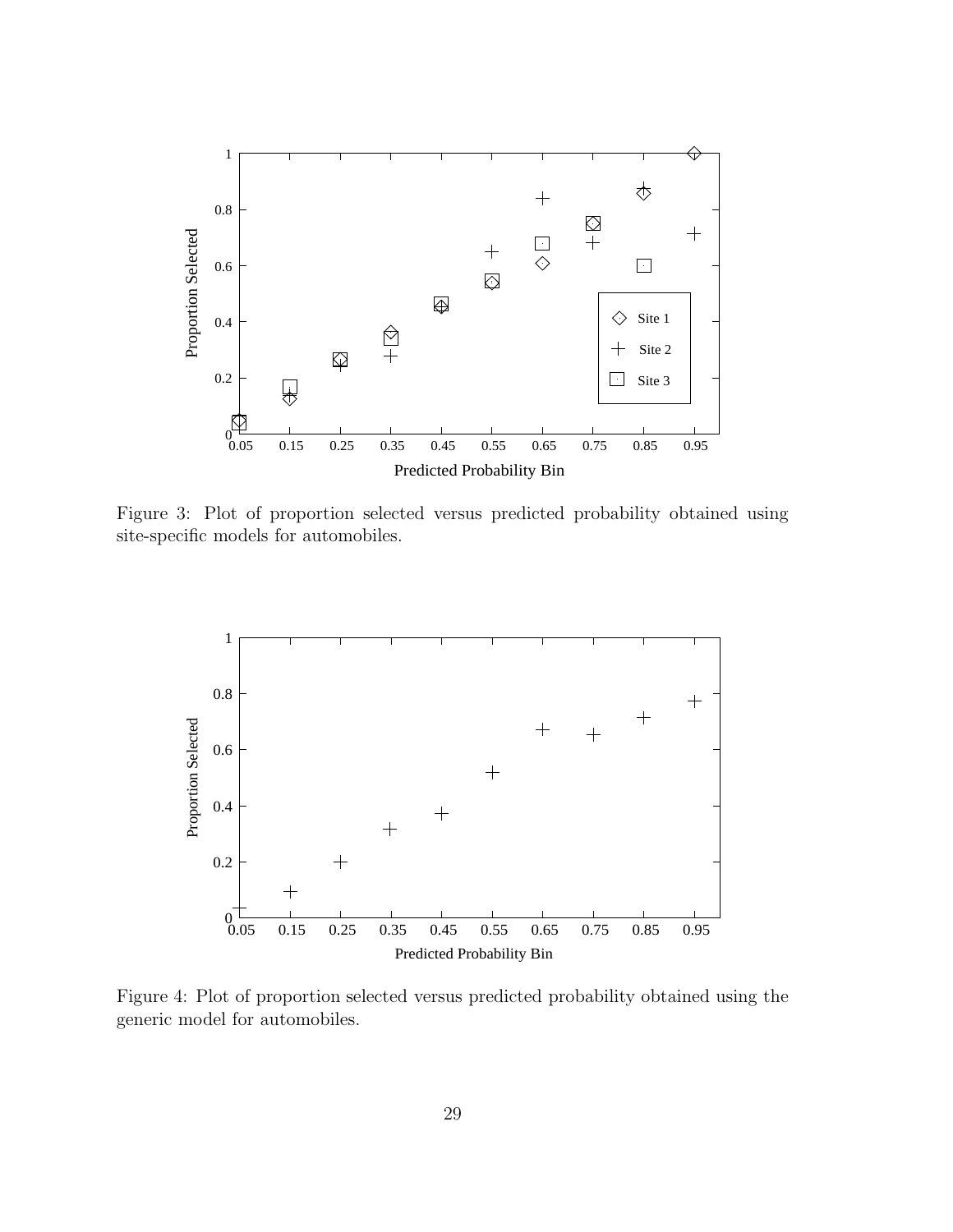# **AMERICAN SOCIETY OF CIVIL ENGINEERS COPYRIGHT TRANSFER AGREEMENT**

Publication Title: JOURNAL OF TRANSPORTATION ENGG Manuscript/Chapter Title: MODELLING AUTOMOBILE DRIVER'S TOLL-LANE<br>CHOICE BEHAVIOUR AT A TOLL PLAZA<br>Author(s)-Names and addresses of all authors <u>A. DUBEDI, CIVIL ENDS, ITTXA</u>NPUR, INDIA<br>P. CHAKROBORTY, CIVIL ENDS., ITT Kay

# D. KUNDU, MATHS & STATISTICS, IIT KANPUR, INDIA K.H. REDDY, V.R. TECHNICHE CONS. (P) LTD., NOIDA,

The author(s) warrants that the above-cited manuscript is the original work of the author(s) and has never been published in its present form.

The undersigned, with the consent of all authors, hereby transfers, to the extent that there is copyright to be transferred, the exclusive copyright interest in the above-cited manuscript (subsequently called the "work") in this and all subsequent editions of the work, and in derivatives, translations, or ancillaries, in English and in foreign translations, in all formats and media of expression now known or later developed, including electronic, to the American Society of Civil Engineers subject to the following.

- The undersigned author and all coauthors retain the right to revise, adapt, prepare derivative works, present orally, or distribute the work provided that all such use is for the personal noncommercial benefit of the author(s) and is consistent with any prior contractual agreement between the undersigned and/or coauthors and their employer(s).
- In all instances where the work is prepared as a "work made for hire" for an employer, the employer(s)

of the author(s) retain(s) the right to revise, adapt, prepare derivative works, publish, reprint, reproduce, and distribute the work provided that such use is for the promotion of its business enterprise and does not imply the endorsement of ASCE.

- No proprietary right other than copyright is claimed by ASCE.
- An author who is a U.S. Government employee and prepared the above-cited work does not own  $\bullet$ copyright in it. If at least one of the authors is not in this category, that author should sign below. If all the authors are in this category, check this box  $\Box$ and sign here:  $\frac{1}{\Box}$  Please. return this form by mail.

SIGN HERE FOR COPYRIGHT TRANSFER [Individual Author or Employer's Authorized Agent (work made for hire)

PARTHA CHAKROBORTY Print Agent's Name & Title **Print Author's Name** Parka Chata Ny Signatyre of Agency Rep (in ink) Signature of Author (in ink)

2 ለ  $2.011$ 

Date:  $DFC.$ 

Note: If the manuscript is not accepted by ASCE or is withdrawn prior to acceptance by ASCE, this transfer will be null and void.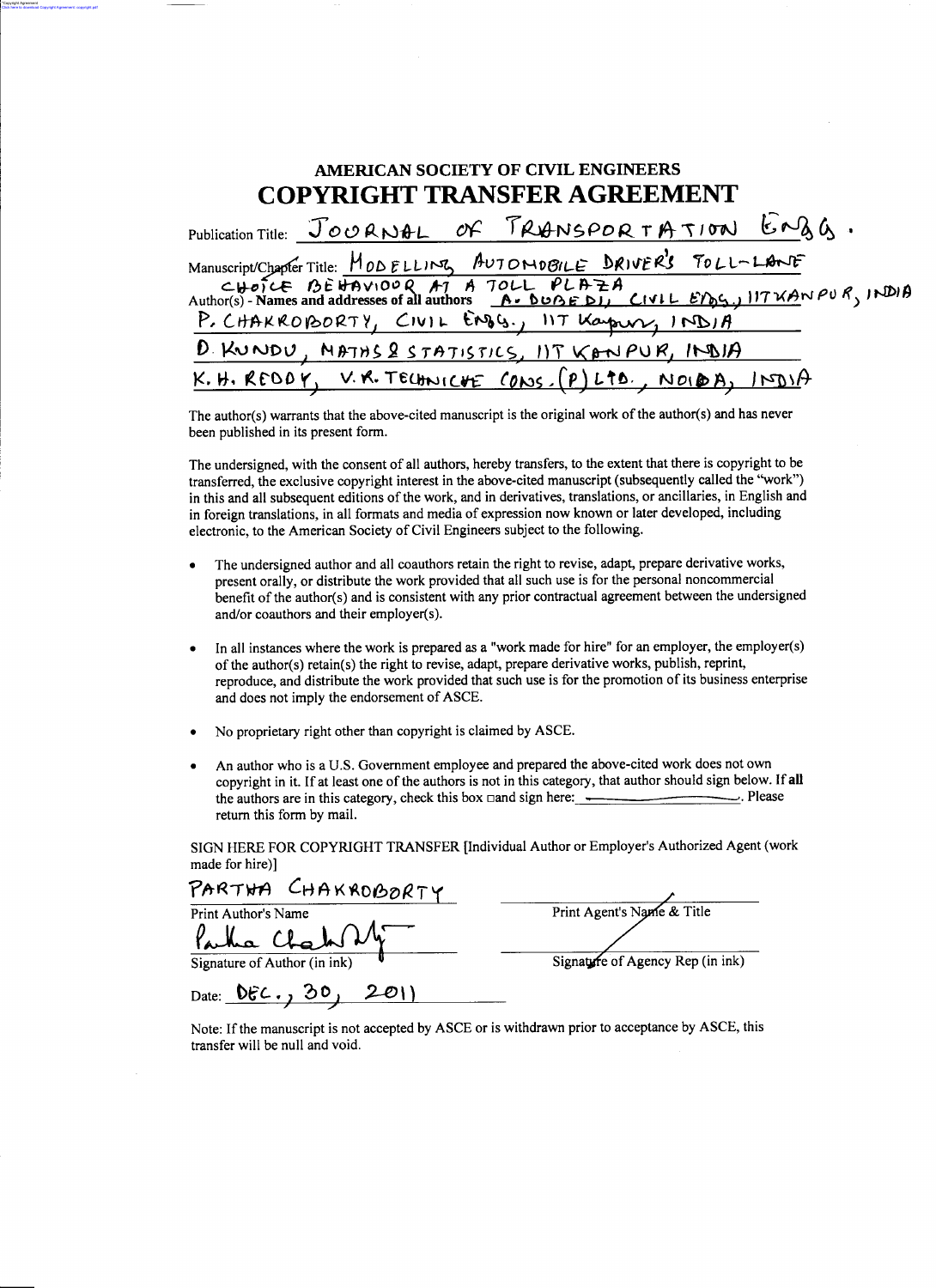# Response to Third Round of Reviewer's Comments on MS TEENG-1181 (Modelling Driver's Booth Choice Behaviour at a Toll Plaza by Dubedi, Chakroborty, Kundu and Reddy)

We thank Reviewer 1 for reading the manuscript again and providing comments. We have gone through the comments carefully and made changes wherever necessary. The following lists our detailed response to the comments of the reviewer.

#### Response to Reviewer 1's comments

Comment - I: Heavy-vehicle analysis should be added back

#### Response:

In response to the concern raised by the reviewer (in the second round of review) on removing the analysis with heavy vehicles we had said:

"We can, however, include only the calibrated equations for heavy vehicles in an appropriate section if the reviewer believes that such an inclusion is necessary."

Now, that the reviewer feels that we should add the analysis back, we have, in keeping with our response cited above, introduced a small section ahead of the concluding section. In this section we have presented the generic model for heavy vehicles and also indicated its limitations. In light of this inclusion we have also modified two sentences in the conclusion.

Comment - II: Issue related to the opinion of the reviewer that "the lane that the vehicle is moving before entering the toll plaza - in a sense - accounting for the effect of the missing coefficients."

#### Response:

We are uncertain about what the reviewer means. Hence, we have not been able to